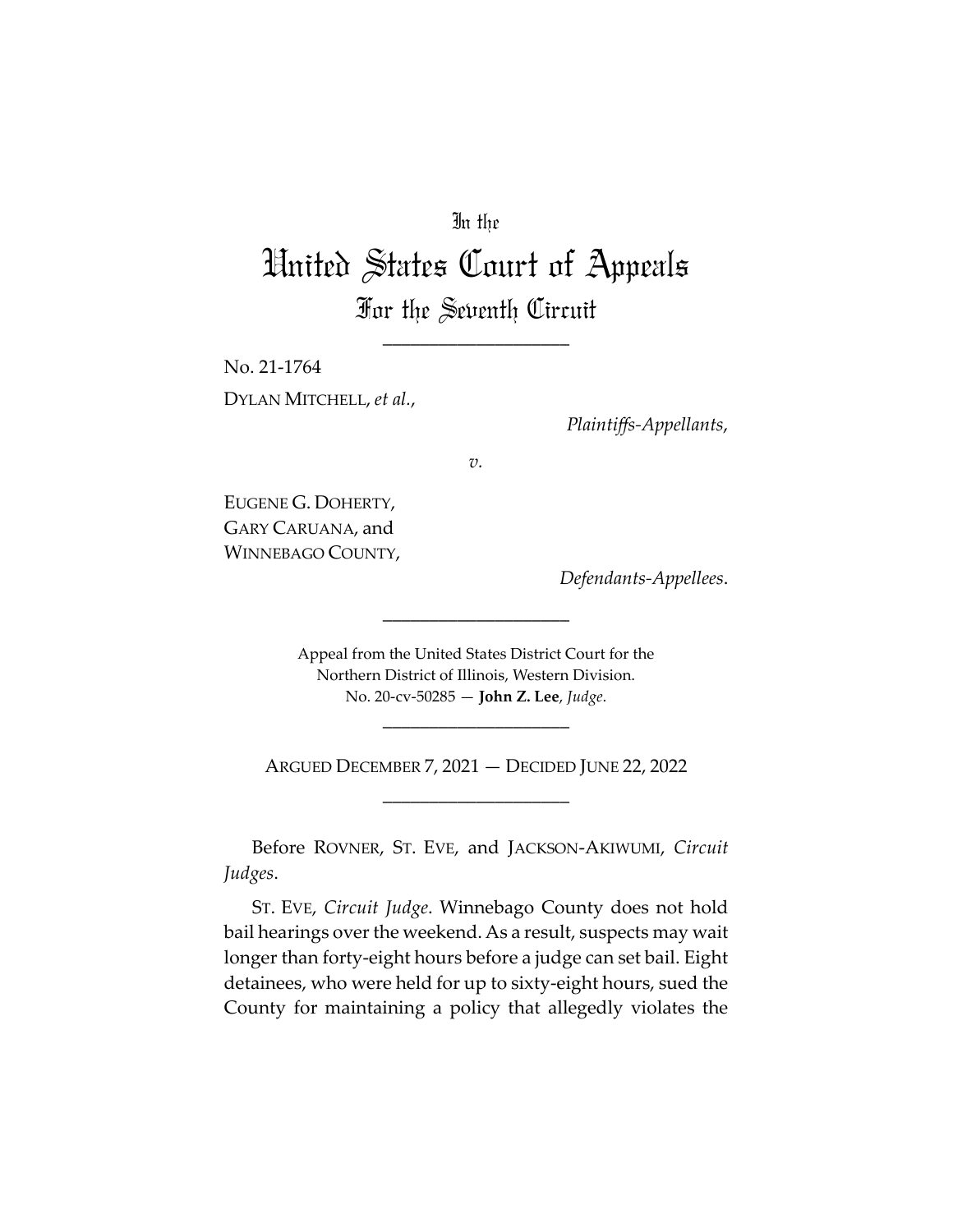Fourth Amendment. The district court granted the defendants' motion to dismiss for failure to state a claim. We affirm.

**I.** 

Police arrested eight demonstrators in Rockford, Illinois, seven on a Friday (Dylan Mitchell, Dayna Schultz, Larissa Walston, Ivan Holland, Ross Wagner, Andrew Ehrhardt, and Jaylen Butler) and one on a Saturday (Michael Riggs). All eight waited until Monday at 1:30 p.m. to receive a bail hearing, at which point seven were released either on their own recognizance or on bond.[1](#page-1-0) The charges against Shultz, Ehrhardt, and Butler have been dismissed, and the court sentenced Mitchell, Riggs, and Wagner to probation or conditional discharge. In total, the Friday detainees were held for about sixty-eight hours, and the Saturday detainee was held for slightly over forty-eight hours.

Plaintiffs allege the detention caused numerous injuries: Three missed work, and Mitchell lost her job altogether; Riggs could not seek medical attention for an open shoulder wound and bruised ribs while in jail; Walston endured three days of solitary confinement, was let out only once for a one-hour period, and was not allowed to take her prescription medication; and Wagner was denied medical attention for a concussion and a bleeding head wound.

Plaintiffs first sued over an alleged failure to make a probable-cause determination within forty-eight hours, an

<span id="page-1-0"></span><sup>1</sup> Ivan Holland had bail set at \$50,000, pleaded guilty to burglary, and received a sentence of time served; plaintiffs concede that he cannot seek damages for his detention. *See Bridewell v. Eberle*, 730 F.3d 672, 677 (7th Cir. 2013).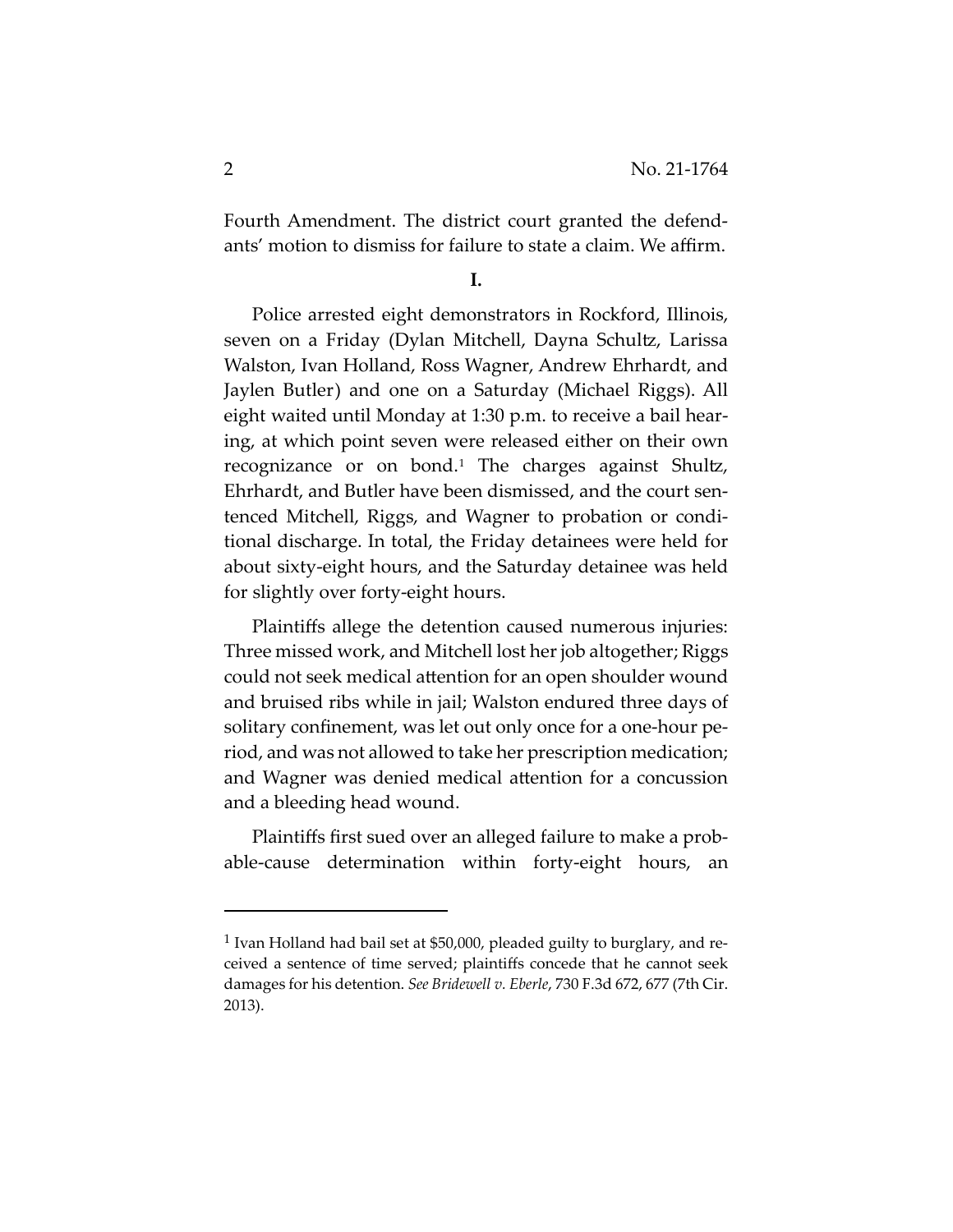uncontested violation of the Fourth Amendment. But upon learning that a judge does make a probable-cause determination within forty-eight hours, albeit on an ex parte basis, Plaintiffs filed an amended complaint, bringing claims under § 1983 against Eugene Doherty, the Chief Judge of the 17th Judicial Circuit Court, and Winnebago County Sheriff Gary Caruana, in their official capacities, as well as Winnebago County. They argued that the County violated the Fourth Amendment by denying them a bail hearing within fortyeight hours after detention even though a probable-cause determination had been made within that period. The complaint sought injunctive and declaratory relief against the chief judge and damages against Sheriff Caruana as well as the County under *Monell v. Department of Social Services*, 436 U.S. 658 (1978).

Plaintiffs, in conjunction with filing the amended complaint, moved for a preliminary injunction and class certification. The defendants moved to dismiss the counts for failure to state a claim, and the district court granted the defendants' motion and denied the class-certification motion as moot. This timely appeal followed.

### **II.**

Plaintiffs submit that Winnebago County violates the Fourth Amendment by not providing a bail hearing within forty-eight hours after a suspect's arrest. We review the dismissal of a complaint for failure to state a claim de novo, construing all allegations and drawing all reasonable inferences in favor of plaintiffs. *Dix v. Edelman Fin. Servs., LLC*, 978 F.3d 507, 512 (7th Cir. 2020).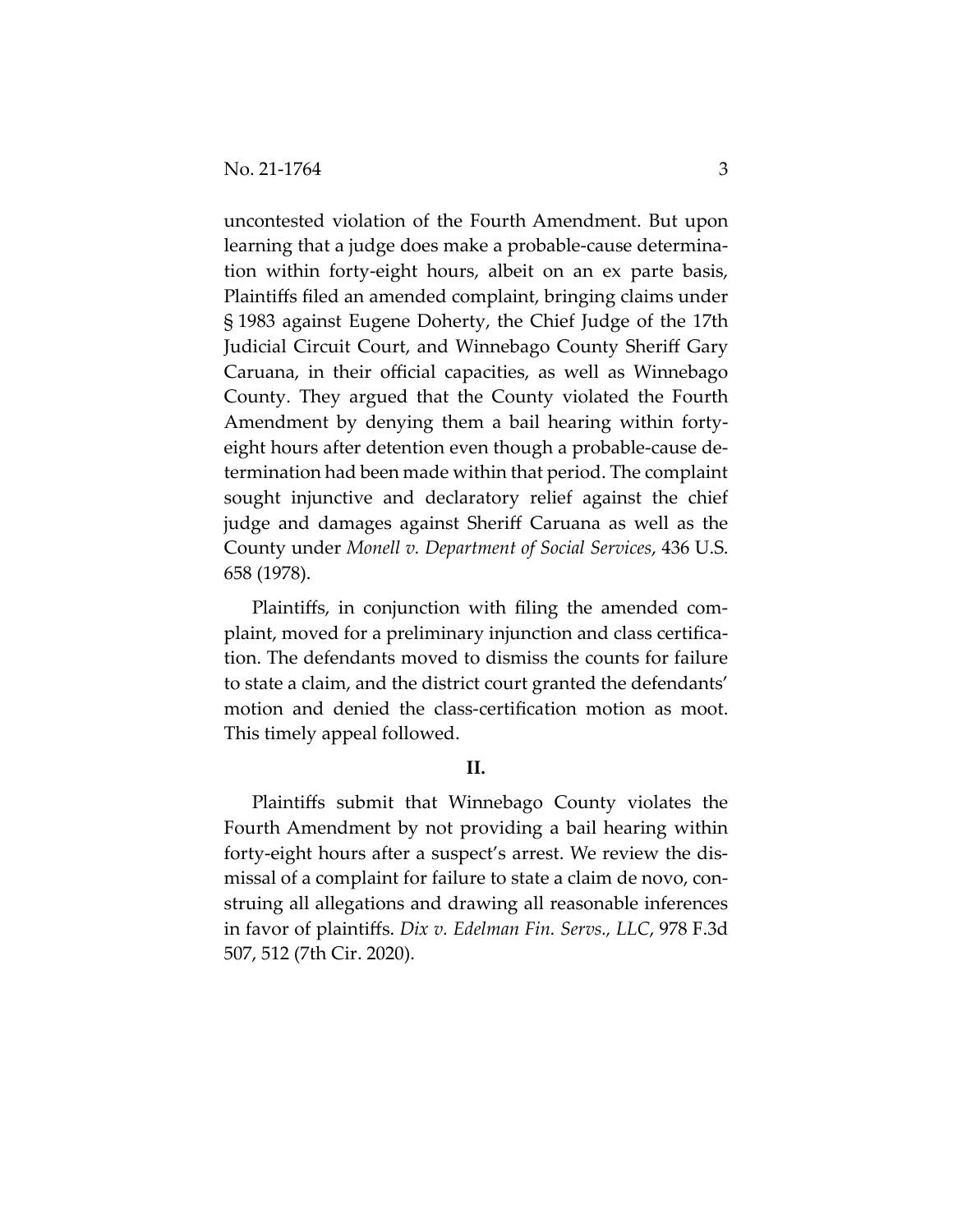Plaintiffs argue that Supreme Court and circuit precedent requires a bail hearing within forty-eight hours after a suspect's arrest. We disagree.

The Supreme Court has twice addressed the procedural requirements for probable-cause determinations but never considered the timing of bail hearings. *See Gerstein v. Pugh*, 420 U.S. 103 (1975); *County of Riverside v. McLaughlin*, 500 U.S. 44 (1991). In *Gerstein v. Pugh*, a Florida law allowed prosecutors to charge all non-capital offenses by information "without a prior preliminary hearing and without obtaining leave of court." 420 U.S. at 105. The only way to obtain a judicial determination of probable cause was either through a special statute or by an arraignment, both of which could have taken over a month. *Id.* at 106. Florida changed this procedure but still did not offer neutral judicial review within twenty-four hours. *Id.* at 109. Two individuals charged by information sued over alleged Fourth Amendment violations. *Id.* at 105.

The case presented the question of "whether a person arrested and held for trial on an information is entitled to a judicial determination of probable cause for detention." *Id.* at 111. An arrest must be supported by probable cause. *Id.* But while prearrest review is preferred, a requirement that an officer always obtain an arrest warrant ahead of time would handicap law enforcement. *Id.* at 113. "Once the suspect is in custody, however, the reasons that justify dispensing with the magistrate's neutral judgment evaporate." *Id.* at 114. Thus, the Court concluded, the Fourth Amendment mandates a prompt "judicial determination of probable cause as a prerequisite to extended restraint of liberty following arrest." *Id.* Florida's system of detaining someone by a prosecutor's information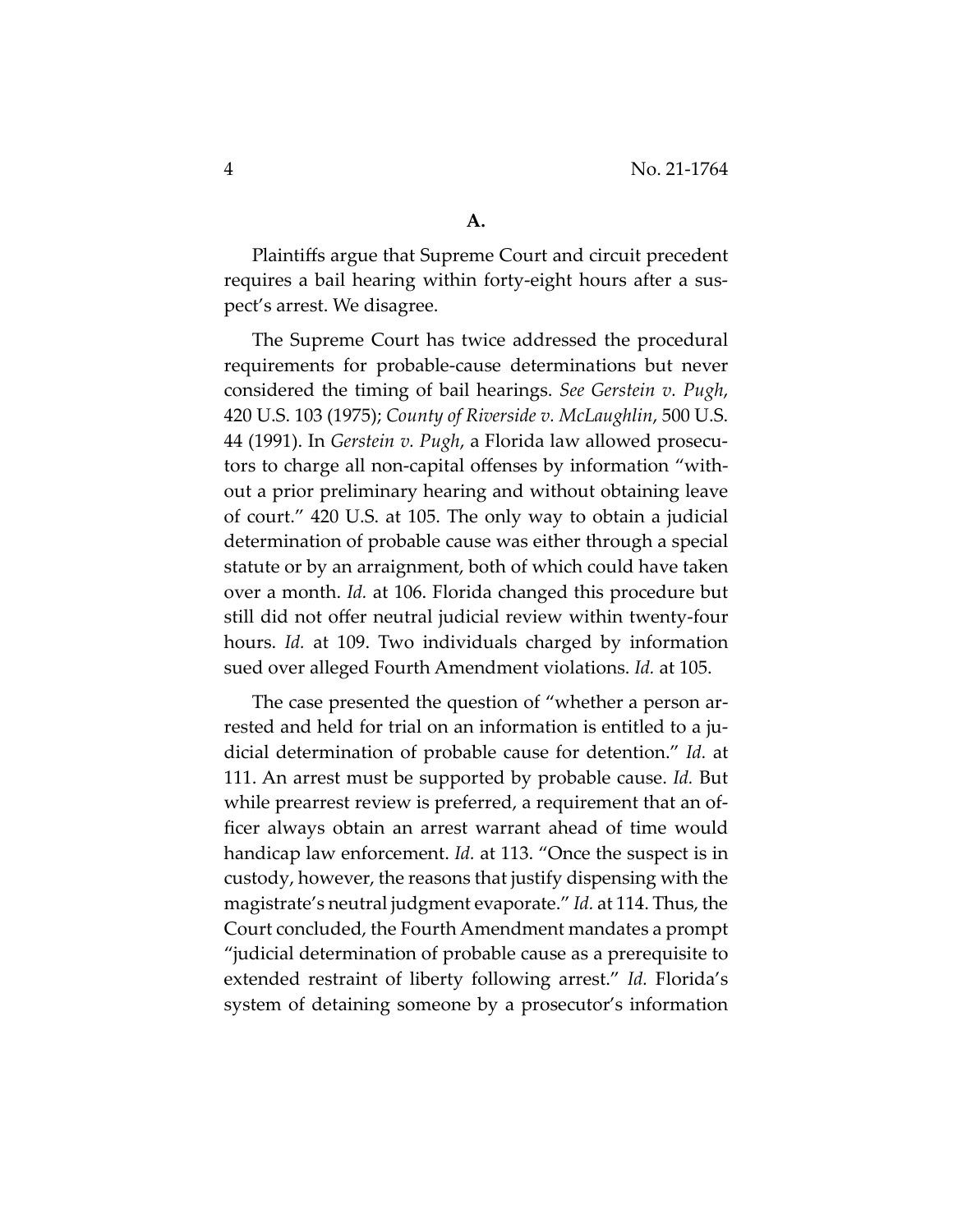violated the Constitution. The Court left open though just how promptly the state must provide a probable-cause determination.

*County of Riverside v. McLaughlin* took up this unanswered question. 500 U.S. 44. There, plaintiffs sued the county for the delay in providing probable-cause determinations. *Id.* at 47. The county provided probable-cause determinations within forty-eight hours for a business week but excluded weekends and holidays from this calculation. *Id.* Thus, a person arrested over the Thanksgiving holiday could be held for seven days arrested on a Tuesday with no hearing until the following Monday. *Id.* The district court imposed an injunction mandating that all persons arrested be given a probable-cause determination within thirty-six hours, regardless of weekends or holidays. *Id.* at 49. The Court of Appeals affirmed the order granting the injunction, and the county appealed. *Id.* at 49–50.

The Supreme Court reversed. States have a strong interest in promoting public safety, and the "demands of federalism" require "flexibility and experimentation." *Id.* at 53. At the same time, prolonged detention harms arrestees through lost wages and impaired family relationships. *Id.* at 52. In balancing "the rights of individuals and the realities of law enforcement," the Court announced the rule for probable-cause determinations: generally, "a jurisdiction that provides judicial determinations of probable cause within 48 hours of arrest will … comply with the promptness requirement of *Gerstein*," but an arrestee can still "prove that his or her probable cause determination was delayed unreasonably" when, for example, the delays were "for the purpose of gathering additional evidence to justify the arrest, a delay motivated by ill will against the arrested individual, or delay for delay's sake." *Id.*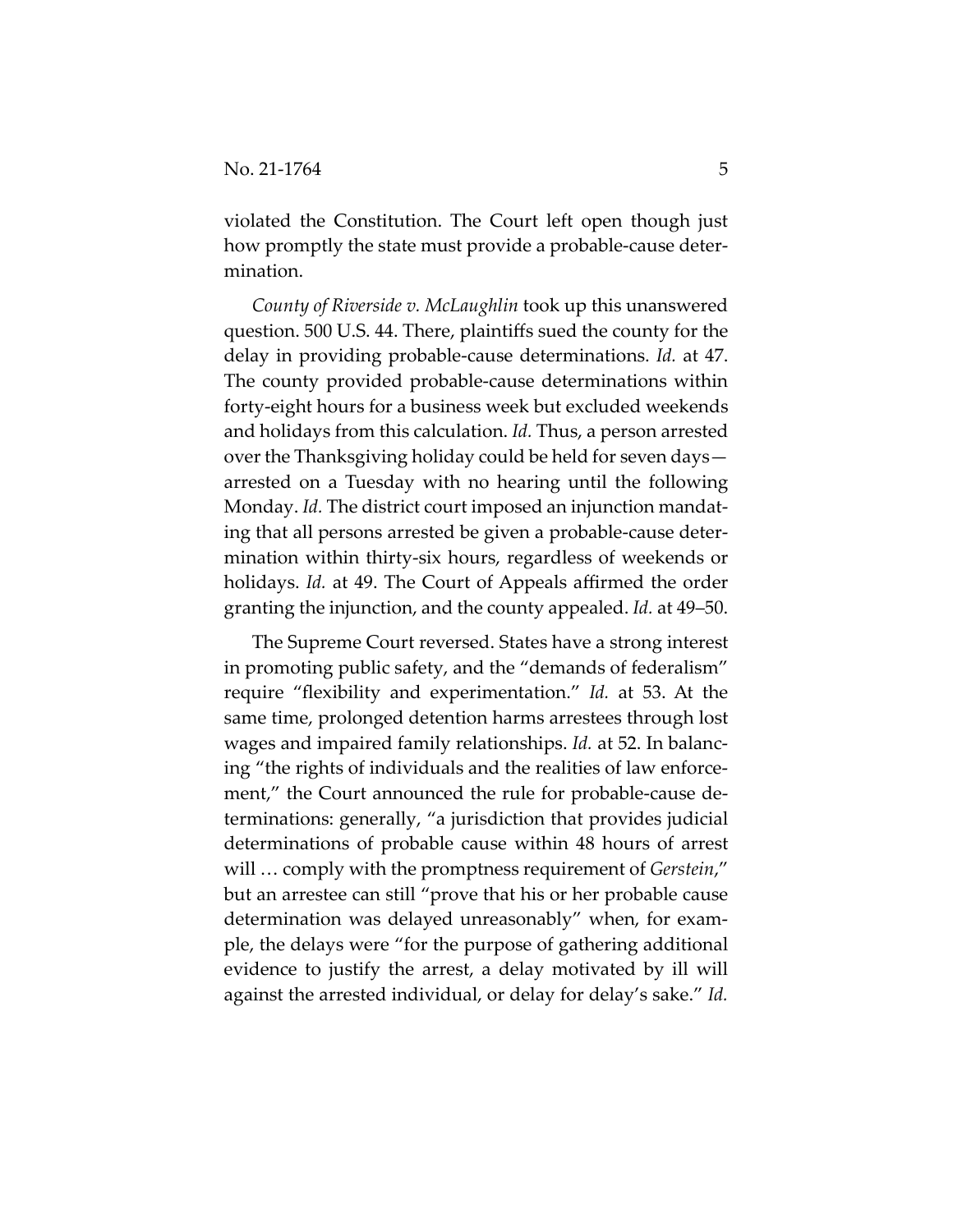at 56. The Court further remarked that bail hearings and arraignments *might* be combined with probable-cause determinations, but states were not required to do so. *Id.* at 58.

Our caselaw, although admittedly imprecise at times, has likewise never held that a bail hearing must occur within forty-eight hours after arrest. *See Paine v. Cason*, 678 F.3d 500 (7th Cir. 2012); *Bridewell v. Eberle*, 730 F.3d 672 (7th Cir. 2013). In *Paine v. Cason*, police took Christina Eilman, a woman suffering from bipolar disorder, into custody and released her on her own recognizance in a high-crime area. 678 F.3d at 504. She wandered until she eventually reached an apartment where a man raped her at gunpoint. *Id.* at 506. Trying to escape, Eilman jumped out of a window. *Id.* The resulting fall damaged her brain. *Id.* Eilman sued, arguing in part that she should have been kept in custody longer to facilitate medical care. *Id.* In denying recovery, we stated that "[e]xisting law creates a right to be released on bail (for bailable crimes) as promptly as possible, with 48 hours as the outside time before presentation to a judicial officer who can make an authoritative decision." *Id.* at 508 (citing *McLaughlin*, 500 U.S. 44). But that language does not accurately reflect the holding of *McLaughlin* and is nonbinding dicta. *See United States v. Crawley*, 837 F.2d 291, 292 (7th Cir. 1988) ("[D]ictum is not authoritative. It is the part of an opinion that a later court … is free to reject."). Eilman posited a near opposite theory as plaintiffs here: she claimed that she had a right to be *detained*, not that she had a right to be *released* at a bail hearing. As such, we had no occasion to consider what bail-hearing procedure the Fourth Amendment commanded. This passing and mistaken reference can be "deleted without seriously impairing the analytical foundations of the holding." *Id*.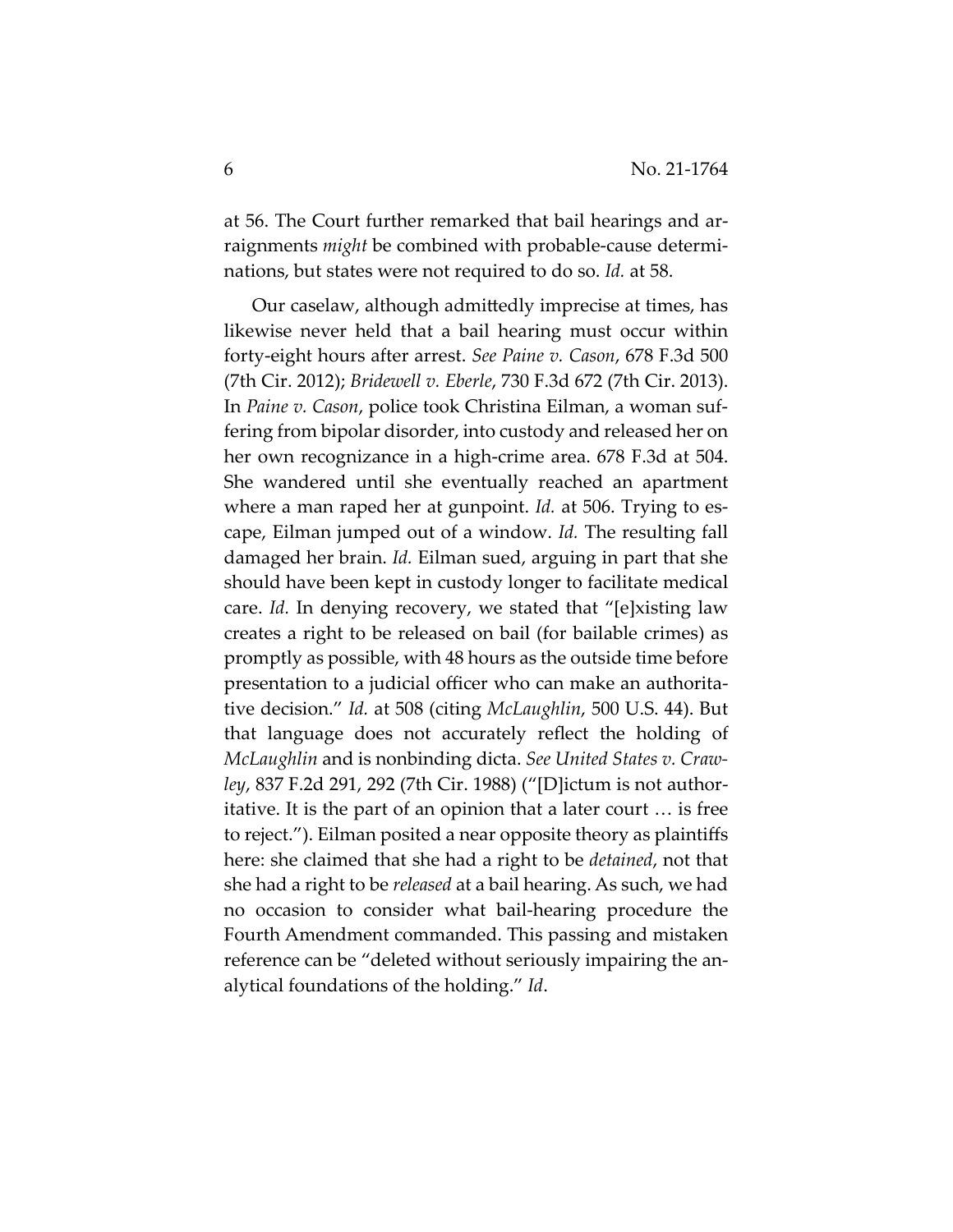*Bridewell v. Eberle*, while also containing some ambiguous language, never extended *McLaughlin*'s probable-cause requirements to bail hearings. 730 F.3d at 675. There, Sara Bridewell allegedly shot and killed a man, though she was never convicted of the murder. *Id.* She pleaded guilty only to a reduced drug charge and was sentenced to time served; the prosecutors dismissed the murder charge. *Id.* Bridewell then sued Chicago, arguing that the police took too long to present her to a judge. *Id.* Because Bridewell was not injured by her sixty-three-hour detention, we decided she could not recover damages under *McLaughlin*. *Id.* at 676. We added that *McLaughlin* mandates "that the fourth amendment allows no more than 48 hours for the police to get a magistrate's approval of a suspect's continued detention" and that "the reason for requiring suspects in custody to be taken before a magistrate promptly is to ensure that detention based on 'incorrect or unfounded suspicion' is short-lived and that persons properly arrested but entitled to bail can be released promptly." *Id.* (quoting *McLaughlin*, 500 U.S. at 52 (internal citation omitted)). This observation essentially summarizes the holding of *McLaughlin*: the police must obtain a magistrate's approval for a probable-cause determination within fortyeight hours to ensure that unlawful detention is "short-lived." *Id.* Because jurisdictions can combine probable-cause determinations and bail hearings, a prompt hearing often allows a suspect to be released on bail quickly, but we never held that a bail hearing alone must be conducted within forty-eight hours. Any suggestion that a bail hearing must be held at the same time as a probable-cause determination would have been dicta. Bridewell did not challenge the timing of the bail hearing. Indeed, "[e]vents showed that Bridewell … was not entitled to release on bail" in the first place. *Id.*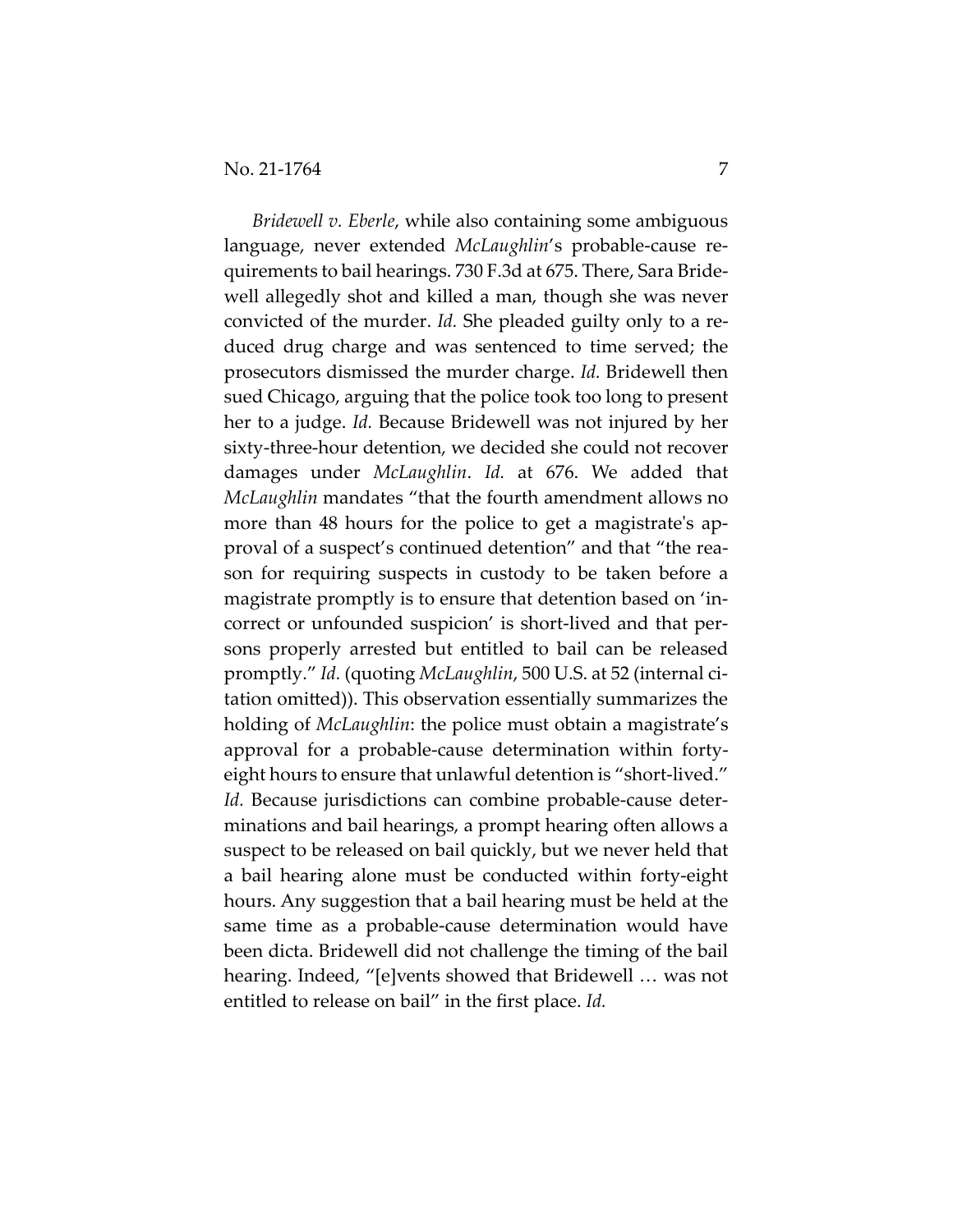And no other circuit has imposed a forty-eight requirement for bail hearings after arrest. *See Walker v. City of Calhoun*, 901 F.3d 1245 (11th Cir. 2018); *ODonnell v. Harris County*, 892 F.3d 147 (5th Cir. 2018). In *Walker v. City of Calhoun*, Maurice Walker was arrested for a crime punishable by a fine of up to \$500. 901 F.3d at 1251. After being taken to jail, an officer told Walker that he could not go free unless he paid a \$160 cash bond, which neither Walker nor his family could afford. *Id.* Walker filed a class action lawsuit against the city, and the district court issued a preliminary injunction requiring that bail hearings be held within twenty-four hours after arrest. *Id.* at 1266. The Eleventh Circuit invalidated the injunction because the city of Calhoun already offered bail hearings within forty-eight hours. Given *McLaughlin*'s holding that a person can generally be held without a probable-cause determination for forty-eight hours, "[i]t stands to reason that the City can take the same 48 hours to set bail for somebody held *with*  probable cause." *Walker*, 901 F.3d at 1266. The Court clarified that it did not "decide whether a jurisdiction could adopt a system that allows a longer period of time than 48 hours to make a bail determination, because the City does not seek to take longer than 48 hours." *Id.* at 1267 n.13. Both the federal system and, potentially, Georgia law allow for longer than forty-eight hours before a bail hearing, so a more complete factual record would be necessary. *See id.*

Similarly, the Fifth Circuit struck down a district court's injunction requiring a bail hearing within twenty-four hours.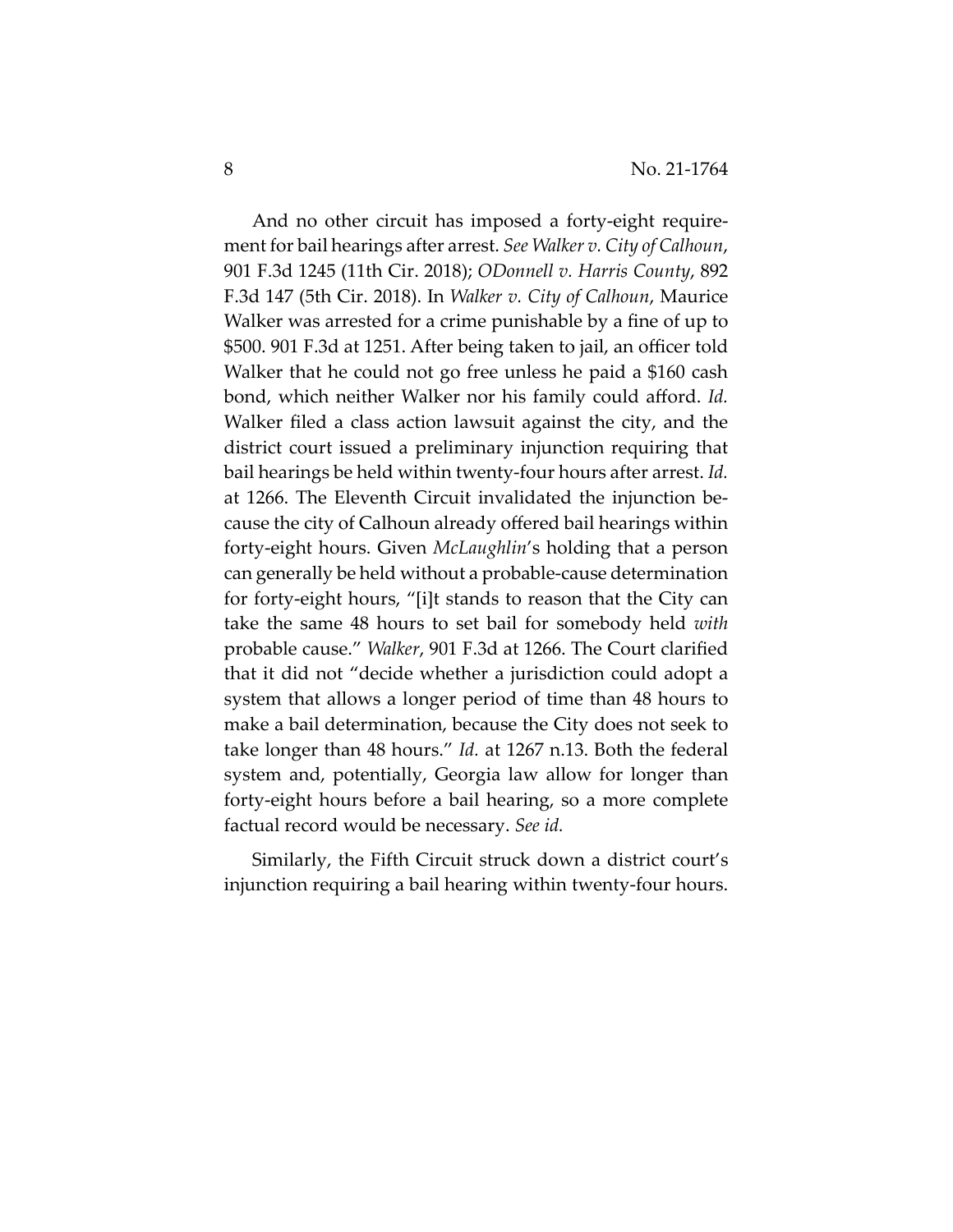*See ODonnell*, 892 F.3d 147.[2](#page-8-0) The district court imposed a sweeping injunction to reform Harris County's bail system, including a requirement that the county hold a bail hearing within twenty-four hours. *Id.* at 160. The Fifth Circuit believed that "the district court's 24-hour requirement [was] too strict under federal constitutional standards" and added in passing that *McLaughlin* "explicitly included bail hearings within [the forty-eight-hour] deadline." *Id.* As explained, *McLaughlin* made no such proclamation, and this passage is dicta. The question before the Fifth Circuit was whether the district court's injunction misinterpreted the constitutional requirements, which it did. Any remark about what the Fourth Amendment required would be unnecessary for the outcome of the case. *See Crawley*, 837 F.2d 291.

Thus, precedent dictates that only a probable-cause determination must be held within forty-eight hours. The constitutionally required timing of a bail hearing is an issue of first impression.

### **B.**

We turn now to the question of whether, under the Fourth Amendment, a bail hearing, like a probable-cause determination, must be held within forty-eight hours and, relatedly, whether the County's practice of holding hearings up to sixtyeight hours after a suspect's arrest is constitutional.

<span id="page-8-0"></span><sup>2</sup> The Fifth Circuit overruled *ODonnell v. Harris County* and *ODonnell v. Goodhart*, 900 F.3d 220 (5th Cir. 2018), on different grounds. *Daves v. Dallas County*, 22 F.4th 522, 540–41 (5th Cir. 2022) (en banc).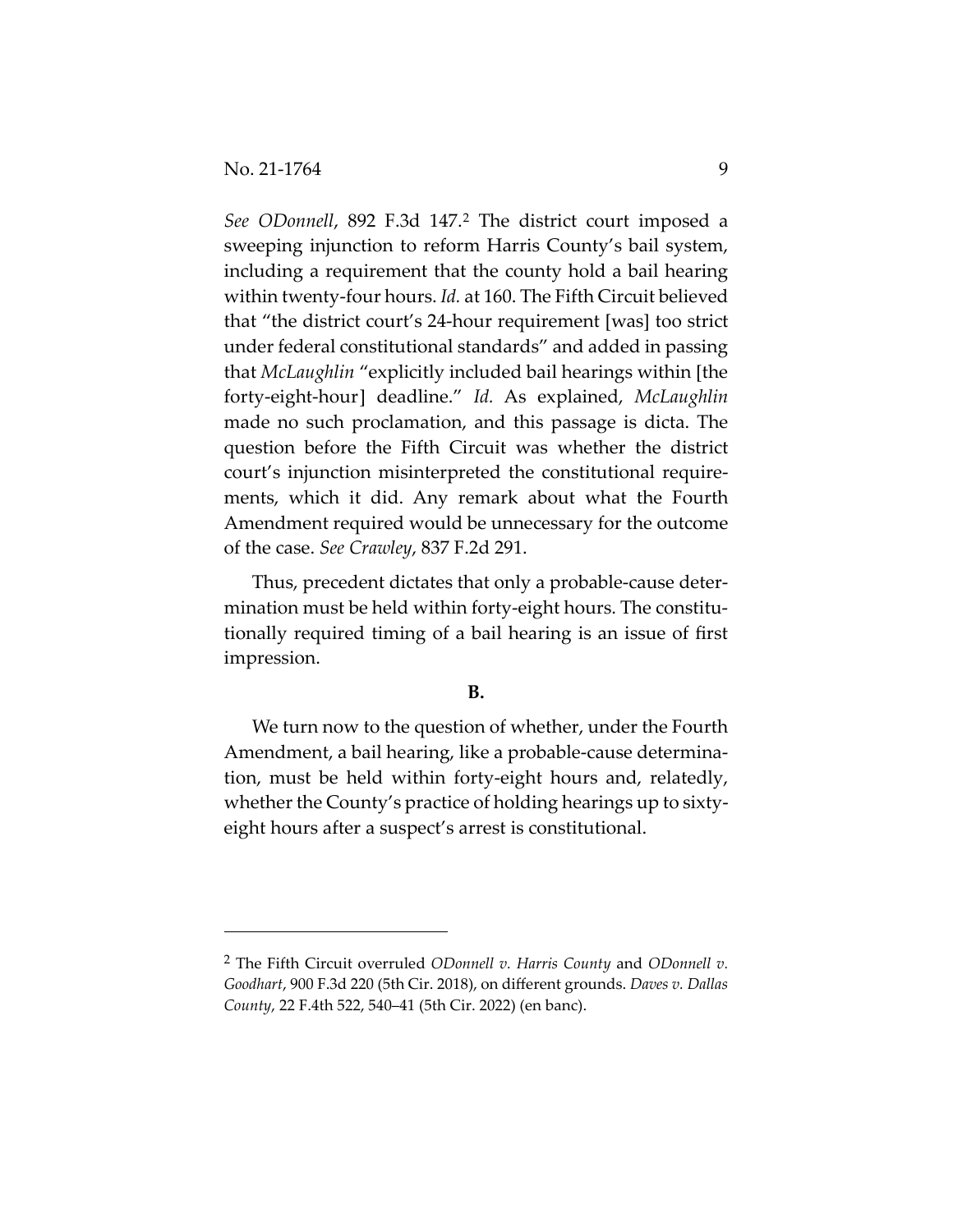We begin with the County's argument that the Fourth Amendment does not establish the constitutional requirements for a bail hearing and, thus, we should affirm on that basis alone. This argument implicates the more general question of when Fourth Amendment protections cease. *See* Catherin T. Struve, *The Conditions of Pretrial Detention*, 161 U. Pa. L. Rev. 1009 (2013) (discussing the implications of this question on how courts approach general conditions of confinement, detainee medical care, and excessive-force claims). Admittedly, again the caselaw is unclear.

In *Gerstein*, the Supreme Court held that the Fourth Amendment, not the Due Process Clause, governs probablecause determinations. 420 U.S. at 125 n.27. It explained that "[b]oth the *standards and procedures* for arrest *and detention* have been derived from the Fourth Amendment and its common-law antecedents." 420 U.S. at 111 (emphasis added). The Fourth Amendment is the appropriate vehicle because it "was tailored explicitly for the criminal justice system, and its balance between individual and public interests always has been thought to define the 'process that is due' for seizures of person or property in criminal cases, including the detention of suspects pending trial." *Id.* at 125 n.27. *McLaughlin* discussed the possibility of combining probable cause determinations and bail hearings, suggesting that the Fourth Amendment might apply to more judicial determinations than those concerning probable cause. *See, e.g.*, 500 U.S. at 58.

*Albright v. Oliver* produced a fractured opinion, with several justices indicating that the Fourth Amendment safeguarded some phases of pretrial detention related to a probable cause beyond the initial determination. 510 U.S. 266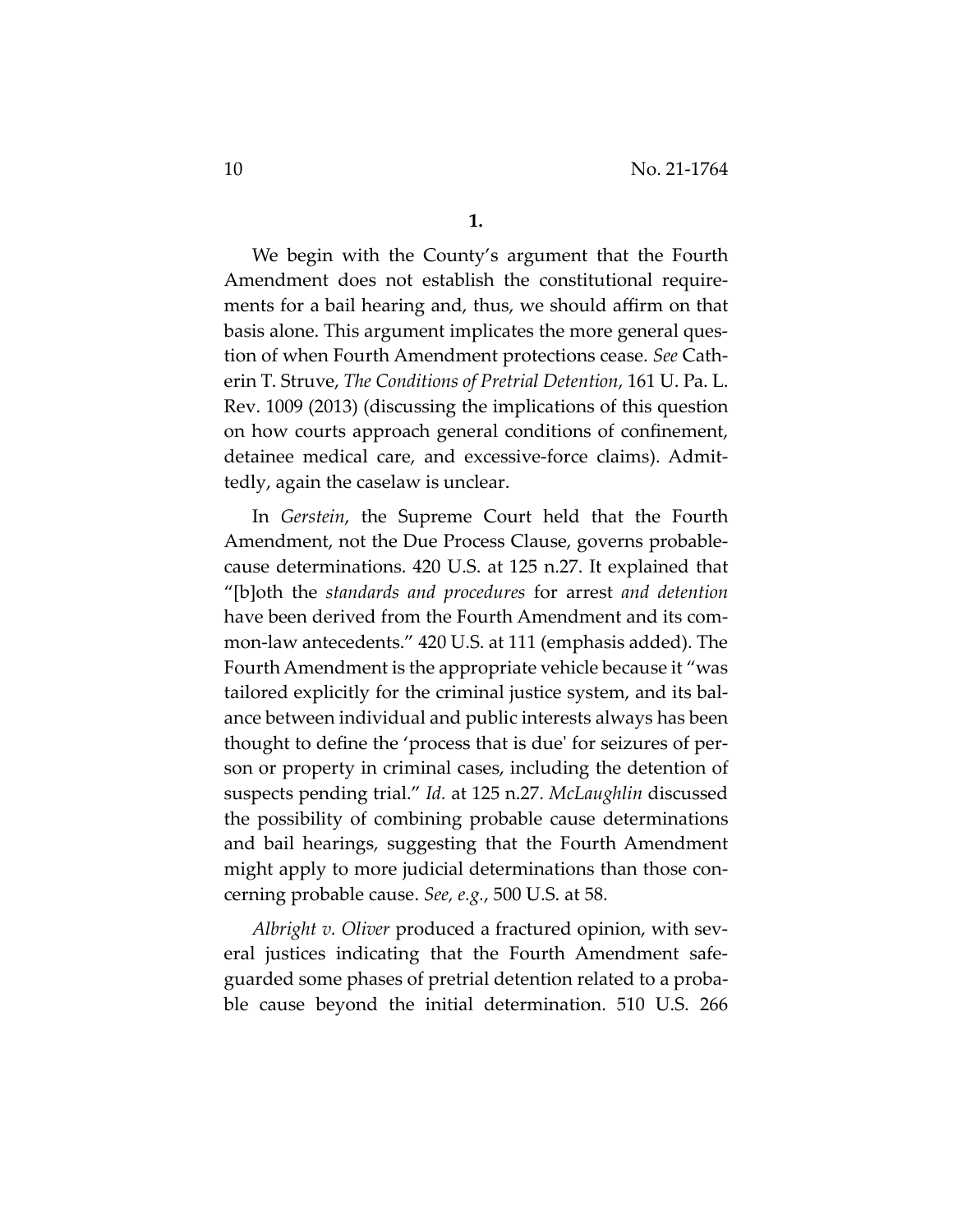(1994). The plaintiff sued for various pretrial restraints placed on him in violation of the Fourteenth Amendment's substantive due process guarantee. *Id.* at 268–69 (plurality). The claim was "a very limited one …. that the action of respondents infringed his … right to be free of prosecution without probable cause." *Id.* at 271. He never pursued a Fourth Amendment theory, which proved fatal for his complaint. The plurality explained that "the specific guarantees of the various provisions of the Bill of Rights" are preferred over the, at times, more vague protections of the Due Process Clause. *Id.* at 273. "The Framers considered the matter of pretrial deprivations of liberty and drafted the Fourth Amendment to address it." *Id.* at 274. These "deprivations of liberty [] go hand in hand with criminal prosecutions." *Id.* Because the Fourth Amendment applied, not the Due Process Clause, the four justices concluded that Albright could not proceed.

Justice Ruth Bader Ginsburg, who joined the plurality, elaborated on this conclusion in her concurrence. At common law, a seizure "continue[d] even after release from official custody." *Id.* at 278 (Ginsburg, J., concurring). A detainee "is hardly freed from the state's control upon his release from a police officer's physical grip," so logically the Fourth Amendment governs after a probable-cause determination for someone released on conditions before trial. *Id.* Justice David Souter concurred in the judgment without joining the plurality. He reasoned that reliance on one provision of the Constitution does not always "pre-empt a broad field as against [] more general one[s]." *Id.* at 286 (Souter, J., concurring). But the particular injury suffered, "the initiation of a baseless prosecution," is specific to the Fourth Amendment. *Id.* at 289. The "rules of recovery for such harms have naturally coalesced under the Fourth Amendment, since the injuries usually occur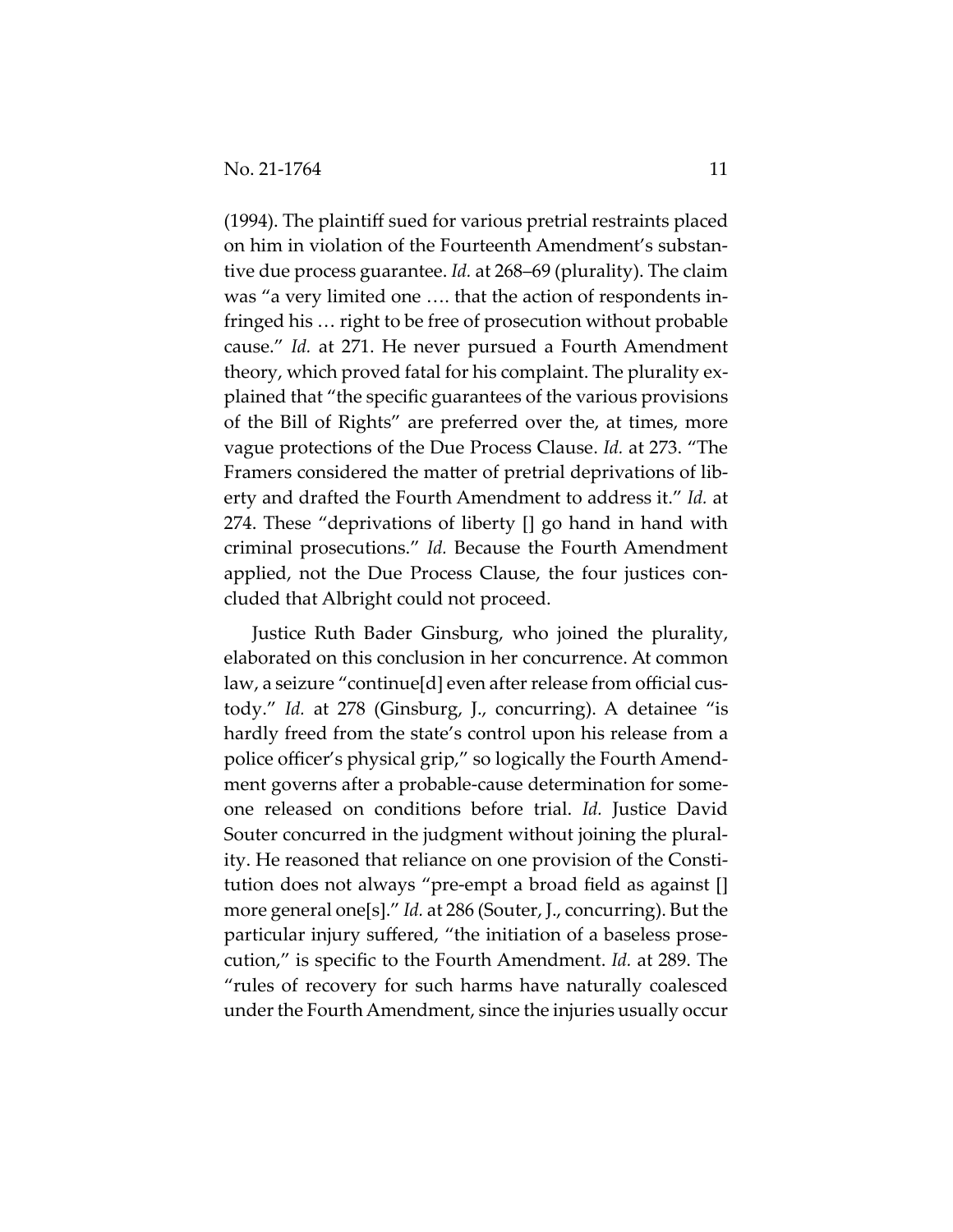only after an arrest or other Fourth Amendment seizure …." *Id.* at 290. The two dissenters, for their part, agreed with Justice Ginsburg's "explanation of why the initial seizure of petitioner continued until his discharge and why the seizure was constitutionally unreasonable" but did not want to foreclose a due-process challenge. *Id.* at 307 (Stevens, J., dissenting). Counting votes, at least five Justices, and as many as seven, endorsed *some* theory that the Fourth Amendment extended beyond a probable-cause determination in *some* circumstances, though the contours are still opaque.

The Supreme Court's recent decision in *Manuel v. City of Joliet* clarified that the Fourth Amendment extends beyond the start of legal process but left open whether it applies outside some defect in the probable-cause determination. 137 S. Ct. 911 (2017). Police arrested Elijah Manuel on the suspicion that his vitamin bottle contained illegal drugs despite a negative field test and a negative test from an evidence technician for any controlled substances. *Id.* at 915. A judge, relying on the criminal complaint, which was based on fabricated evidence, found probable cause for further detention, thus beginning the "legal process." *Id.* Eventually, the Illinois police laboratory analyzed the pills again and concluded that they were not a controlled substance. *Id.* After waiting for more than a month, the state dismissed the drug charge. *Id.* In the end, Manuel was detained for seven weeks. *Id.* at 915–16. Manuel sued the city and several police officers, asserting that they violated his Fourth Amendment rights. *Id.* at 916. The district court dismissed the lawsuit because Manuel brought the claim more than two years after his arrest. *Id.* We affirmed under our prior caselaw, which held that once legal process began, the Fourth Amendment "falls out of the picture," and the detainee must seek a remedy under the Due Process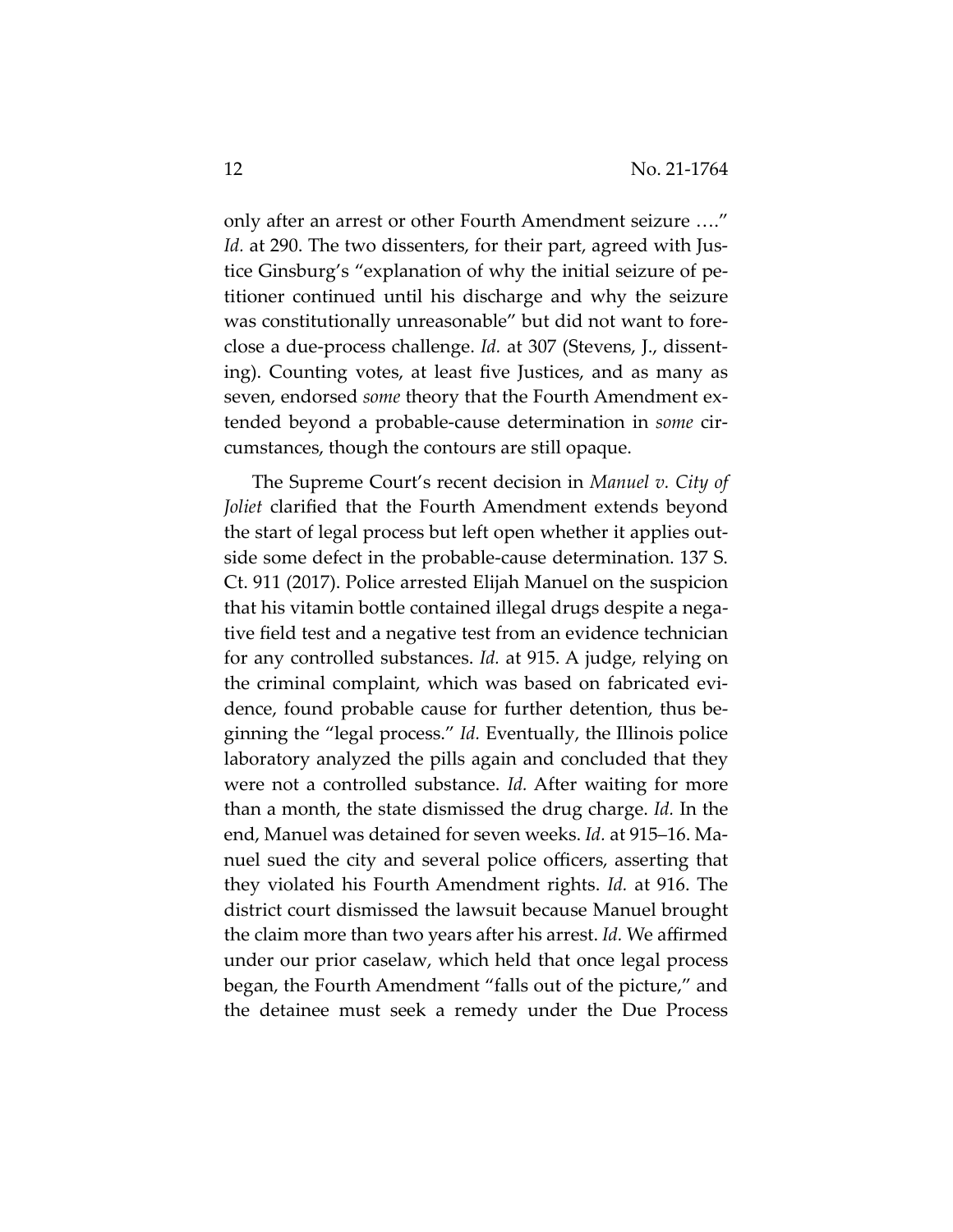Clause. *Manuel v. City of Joilet*, 590 F. App'x 641, 643–44 (7th Cir. 2015) (quoting *Llovet v. City of Chicago*, 761 F.3d 759, 763 (7th Cir. 2014)).

The Supreme Court rejected our rule and repeated, "The Fourth Amendment … establishes the minimum constitutional 'standards and procedures' not just for arrest but also for ensuing 'detention.'" *Manuel*, 137 S. Ct. at 917 (quoting *Gerstein*, 420 U.S. at 111). Thus, "pretrial detention can violate the Fourth Amendment not only when it precedes, but also when it follows, the start of legal process in a criminal case." *Id.* at 918. Manuel stated a viable claim under the Fourth Amendment for unlawful detention "because Manuel's subsequent weeks in custody were [] unsupported by probable cause, and so [] constitutionally unreasonable." *Id.* at 919. While the Court made clear that the commencement of legal process did not spell the end for a Fourth Amendment claim, its analysis was still tethered to probable cause. When exactly the amendment recedes—and other constitutional protections might begin—remains unanswered.[3](#page-12-0) *Cf.* Jenny E. Carroll, *The Due Process of Bail*, 55 Wake Forest L. Rev. 757, 788 (2020) ("One way to read *Gerstein* is that expanded considerations in pretrial hearings—such as bail—also expand procedural protections, including a requirement that the state demonstrate a link between its articulated goal and the proposed deprivation of liberty for the suspect."); Kellen Funk,

<span id="page-12-0"></span><sup>3</sup> *See also Thompson v. Clark*, 142 S. Ct. 1332, 1337 (2022) (holding that the Supreme Court's precedents recognize a malicious-prosecution claim under the Fourth Amendment but again not deciding the scope of the amendment); *id*. at n.2 (noting that a malicious-prosecution claim "is housed in the Fourth Amendment" and that the analysis might be different under the Due Process Clause).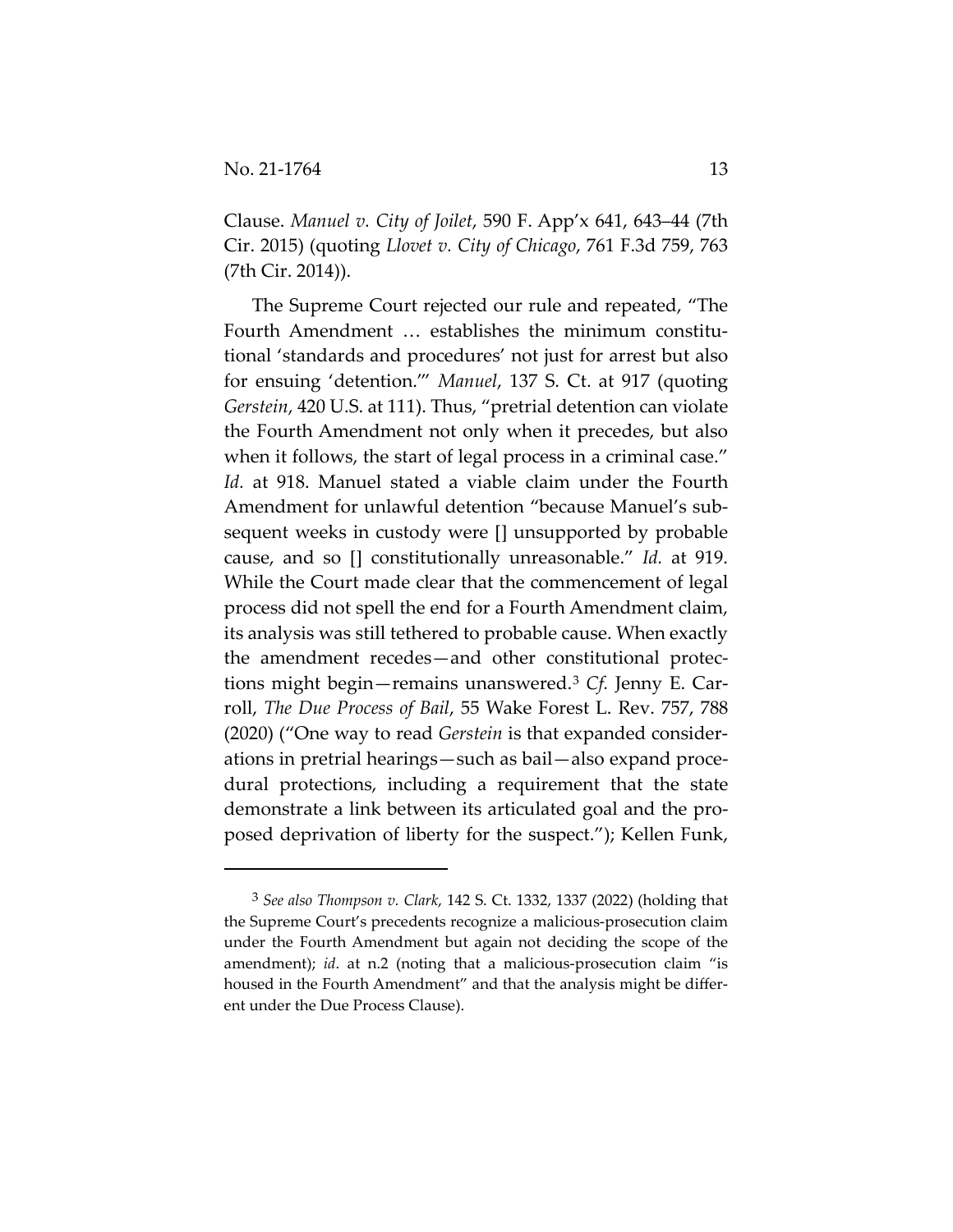*The Present Crisis in American Bail*, 128 Yale L.J.F. 1098, 1121 (2019) ("*Gerstein* is open to two entirely different readings. … Several times in its decision the Court incautiously switched from speaking about probable cause *for the arrest* to probable cause *for the detention* without considering whether different standards ought to apply in the days and weeks after an arrest.").

Even before *Manuel*, the circuits took divergent approaches as to when Fourth Amendment protections terminate. At least one circuit drew the line at a suspect's arrest, regardless of whether the arrest occurred with a warrant. *See, e.g.*, *Orem v. Rephann*, 523 F.3d 442, 443–44, 446 (4th Cir. 2008), *abrogated on other grounds by Brooks v. Johnson*, 924 F.3d 104, 114 n.4 (4th Cir. 2019) (applying the Due Process Clause to an excessive-force claim); *see also* Struve, *supra*, at 1021. Other circuits selected the probable-cause determination. *See, e.g.*, *Broussard v. Parish of Orleans*, 318 F.3d 644, 662 (5th Cir. 2003) ("As the arrestees do not challenge their initial arrest and confinement … there simply is no demonstration of a Fourth Amendment problem*."); Aldini v. Johnson*, 609 F.3d 858, 866 (6th Cir. 2010) ("Placing the dividing line at the probablecause hearing for those arrested without a warrant does [] have a basis in Supreme Court precedent."); *Golberg v. Hennepin County*, 417 F.3d 808, 811 (8th Cir. 2005) ("Our opinions … suggest[] that the right to release from initially lawful detention is based upon the substantive component of the Due Process Clause, rather than the Fourth Amendment."); *Pierce v. Multnomah County*, 76 F.3d 1032, 1043 (9th Cir. 1996) ("We hold, therefore, that the Fourth Amendment sets the applicable constitutional limitations on the treatment of an arrestee detained without a warrant up until the time such arrestee is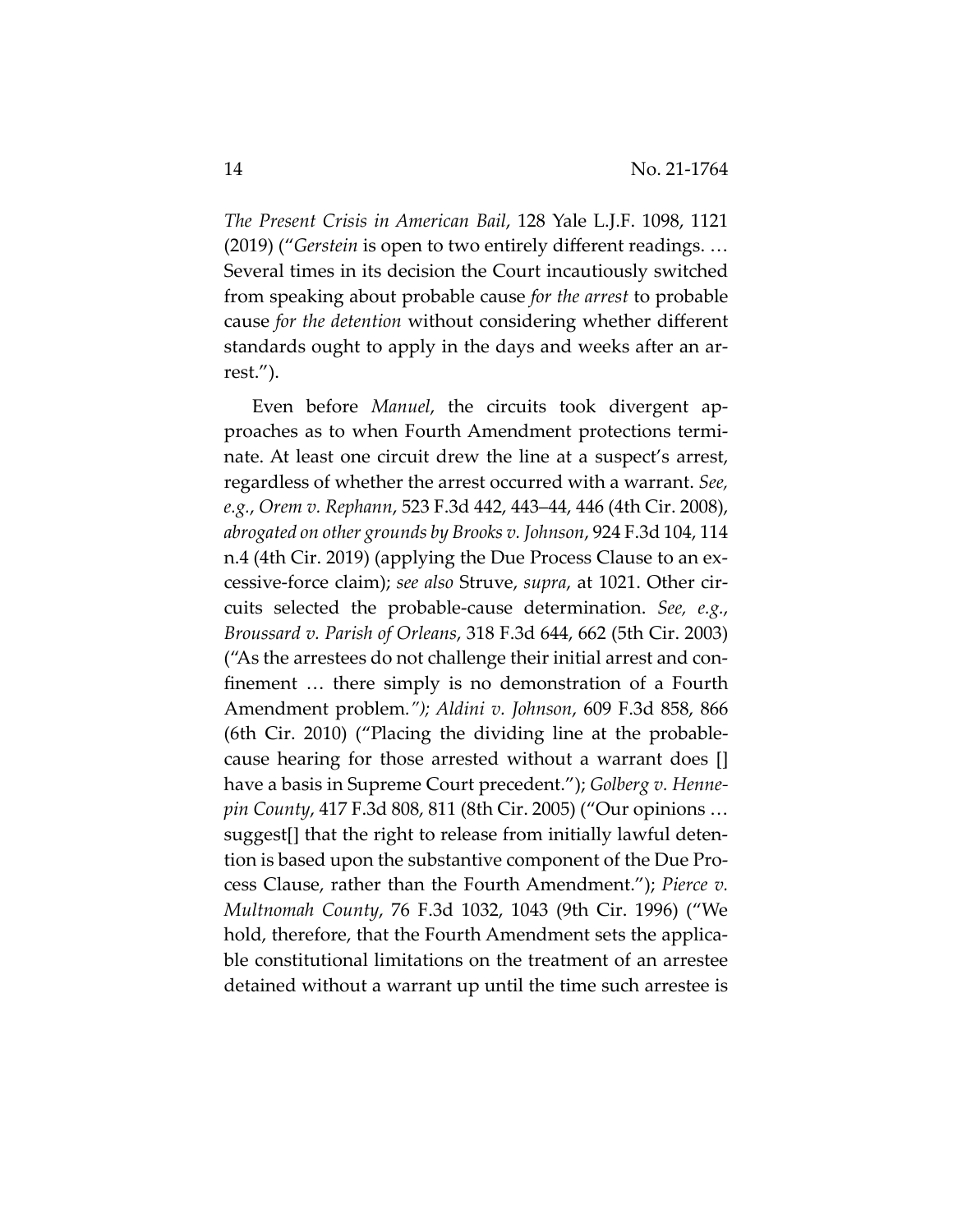released or found to be legally in custody based upon probable cause for arrest.").

The remaining circuits had adopted the "continuing seizure" theory, which posits a person is still seized within the meaning of the Fourth Amendment after the probable-cause determination, extending into pretrial detention. *See, e.g.*, *Schneyder v. Smith*, 653 F.3d 313, 321–22 (3d Cir. 2011) ("When the state places constitutionally significant restrictions on a person's freedom of movement for the purpose of obtaining his presence at a judicial proceeding, that person has been seized within the meaning of the Fourth Amendment." (footnote omitted)); *Murphy v. Lynn*, 118 F.3d 938, 946 (2d Cir. 1997) ("[W]hile a state has the undoubted authority … to restrict a properly accused citizen's constitutional right to travel outside of the state as a condition of his pretrial release … such conditions are appropriately viewed as seizures within the meaning of the Fourth Amendment.").

After *Manuel*, there is still no consensus. *Compare DeLade v. Cargan*, 972 F.3d 207, 212 (3d Cir. 2020) ("We conclude that the Fourth Amendment always governs claims of unlawful arrest and pretrial detention when that detention occurs before the detainee's first appearance before a court."), *and Lentz v. Taylor*, 2021 WL 5121247, \*5 (3d Cir. 2021) (unpublished) ("The Third Circuit has adopted the continuing seizure theory and has further analyzed the parameters of what amounts to a pre-trial seizure."), *with Lester v. Roberts*, 986 F.3d 599, 609 (6th Cir. 2021) ("[T]he presence of probable cause for a prosecution or pretrial detention dooms any Fourth Amendment claim."); *see also Page v. King*, 932 F.3d 898, 905 (9th Cir. 2019) ("In so holding, we do not speak to the merits of Page's due process claim [premised on a thirteen-year detention].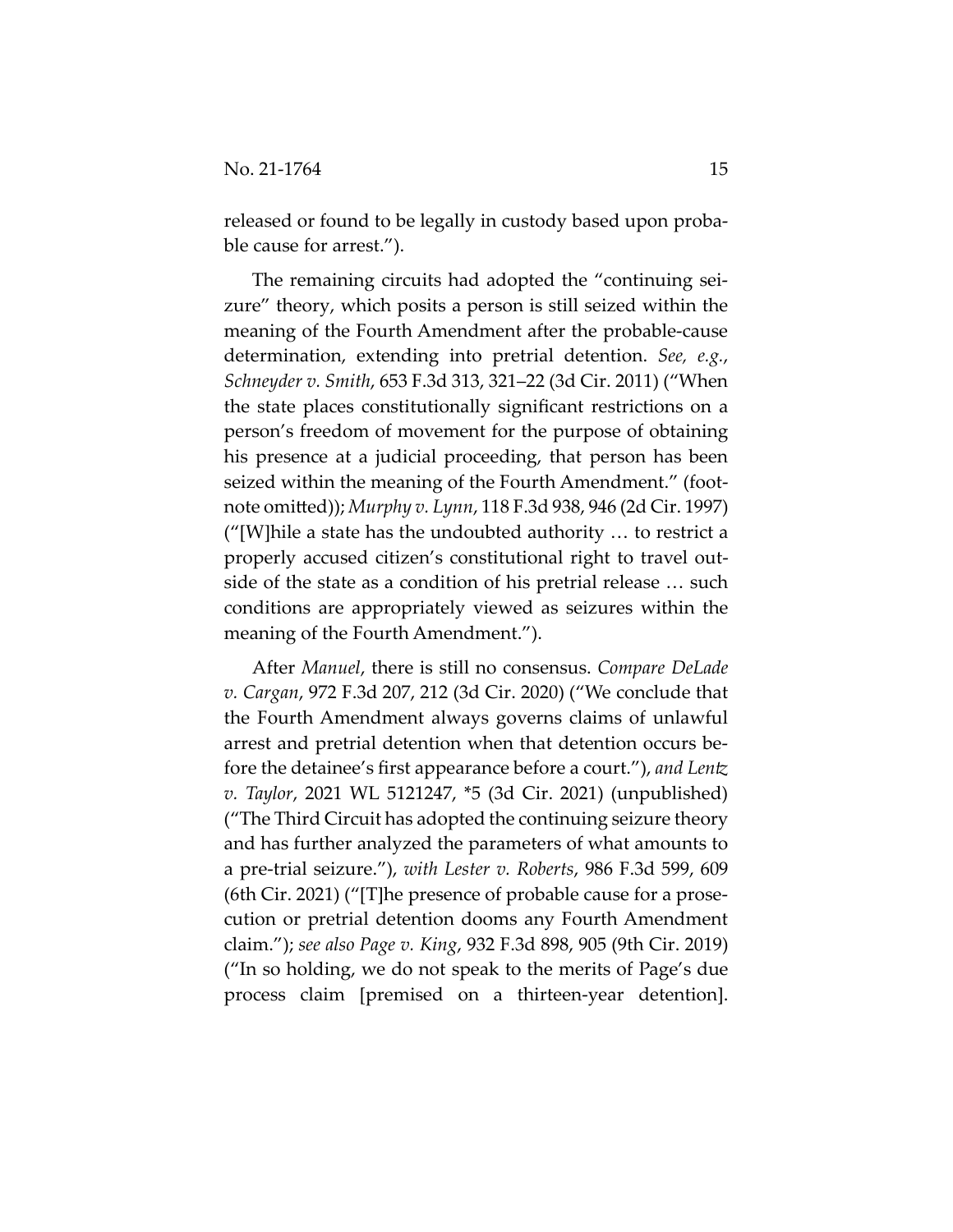Indeed, the Supreme Court's recent opinion in *Manuel* … may doom Page's petition unless he is permitted to amend to allege a Fourth Amendment violation."). The Eleventh and Fifth Circuits, for their part, analyzed challenges to bail systems under different constitutional provisions, but both courts based their reasoning on *Gerstein* and *McLaughlin*, cases interpreting the Fourth Amendment. *See Walker*, 901 F.3d at 1265–66 (Due Process and Equal Protection Clauses); *ODonnell*, 892 F.3d at 160 (Due Process Clause).

Prior to *Manuel*, we charted the middle course: the Fourth Amendment applies until the probable-cause determination, at which point the Fourteenth Amendment governs. *See, e.g.*, *Currie v. Chhabra*, 728 F.3d 626, 629 (7th Cir. 2013); *Ortiz v. City of Chicago*, 656 F.3d 523, 530 (7th Cir. 2011); *Lopez v. City of Chicago*, 464 F.3d 711, 719 (7th Cir. 2006).[4](#page-15-0) After *Manuel*, our cases are not as clear. We noted, for example, in *Mitchell v. City of Elgin* that the Fourth Amendment might govern the conditions of pretrial release because of the "significant restrictions on liberty" and that some pre-*Manuel* cases are no longer good law. 912 F.3d 1012, 1016 (7th Cir. 2019). We did not, however, decide the scope of a Fourth Amendment "seizure" in *Mitchell*. *Id.* at 1017. In *Pulera v. Sarzant*, we repeated our pre-*Manuel* rule that "[b]efore a finding of probable cause, the Fourth Amendment protects an arrestee; after such a finding, the Fourteenth Amendment protects a pretrial detainee." 966 F.3d 540, 549 (7th Cir. 2020). At the same time, we acknowledged that *Manuel* might require us to reconsider the dividing

<span id="page-15-0"></span><sup>&</sup>lt;sup>4</sup> We do not cast doubt on our prior holdings that the Fourth Amendment governs before a probable-cause determination; we are only concerned here with how long this protection continues.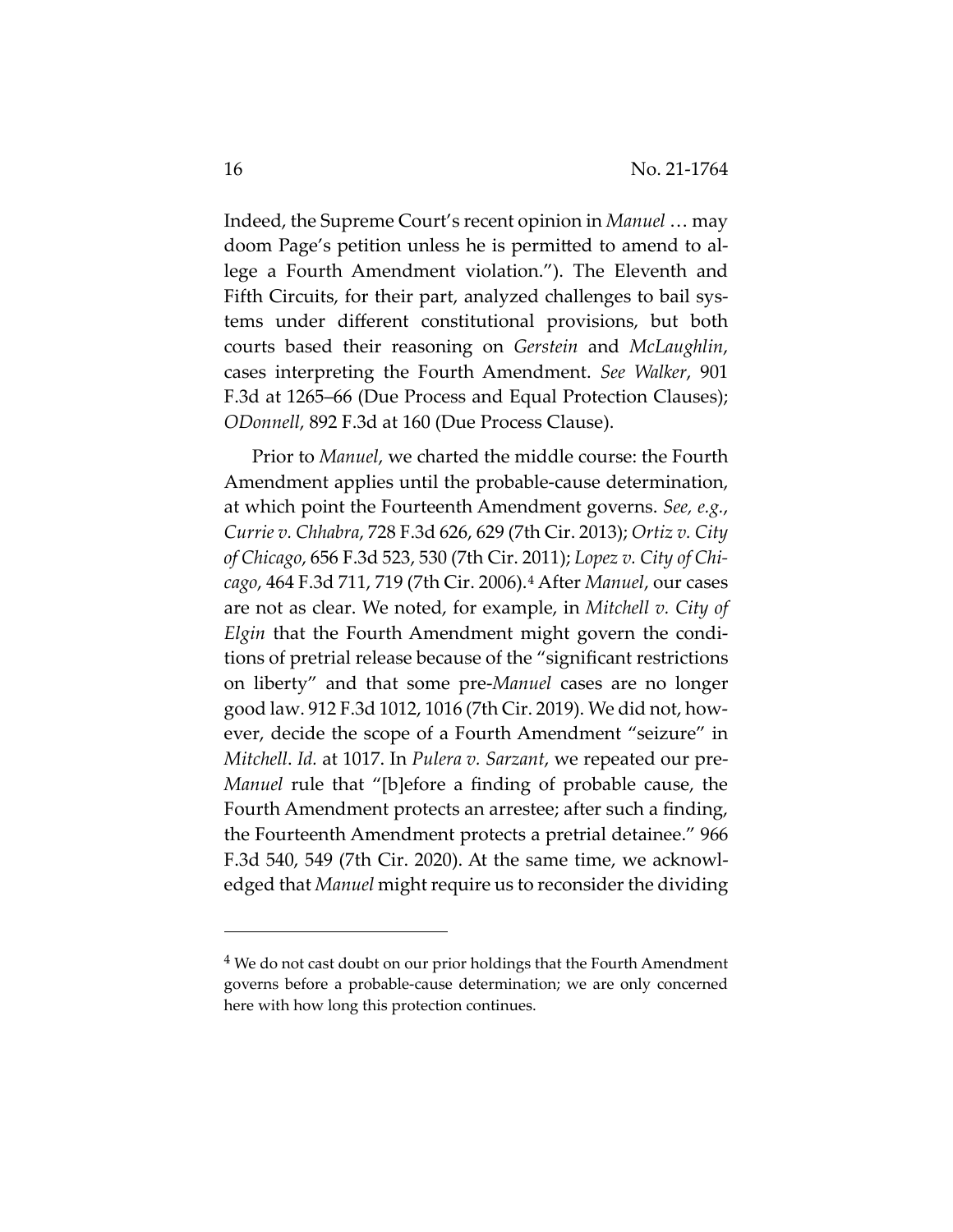line, but because the parties did not ask us to, we declined to do so. *Id.* at 549 n.1. Moreover, the difference between the Fourth Amendment and the Fourteenth Amendment did not matter, as "the standards [for the issue were] identical in all respects." *Id.* at 550.

Shortly after *Pulera*, we were presented with a bail challenge in *Williams v. Dart*. 967 F.3d 625 (7th Cir. 2020). There, the plaintiffs sued over a county's bail system, in part, on a Fourth Amendment theory. *Id.* at 630–32. The district court dismissed the claim, and we reversed. *Id.* at 631. The case did not relate to the probable-cause standard—no one disputed that the police had probable cause to detain the plaintiffs. *Id.* at 632. Instead, it centered solely on "the courts' bail orders and on that basis continuing to hold persons already admitted to bail without purpose or plan for their release." *Id.* We concluded that the plaintiffs' claims, nonetheless, fell under the Fourth Amendment without recognizing the conflict with our prior caselaw. *Id.* at 636. The Fourth Amendment, we decided, requires "that whatever arrangement is adopted [about process bail admissions] not result in seizures that are unreasonable in light of the Fourth Amendment's history and purposes." *Id.* Because the plaintiffs stated a claim of unlawful detention, they could proceed. *Id.* at 637; *accord* Funk, *supra*, at 1121 (*Pulera* aligns with the more expansive of two readings for *Gerstein*).

Ultimately, given the far-reaching implications and the limited briefing on this issue, we need not decide whether the Fourth Amendment applies after a judge has made a probable-cause determination to the timing of a bail hearing because, assuming that it does, plaintiffs' claim still fails. In assessing the constitutionally required timing of a bail hearing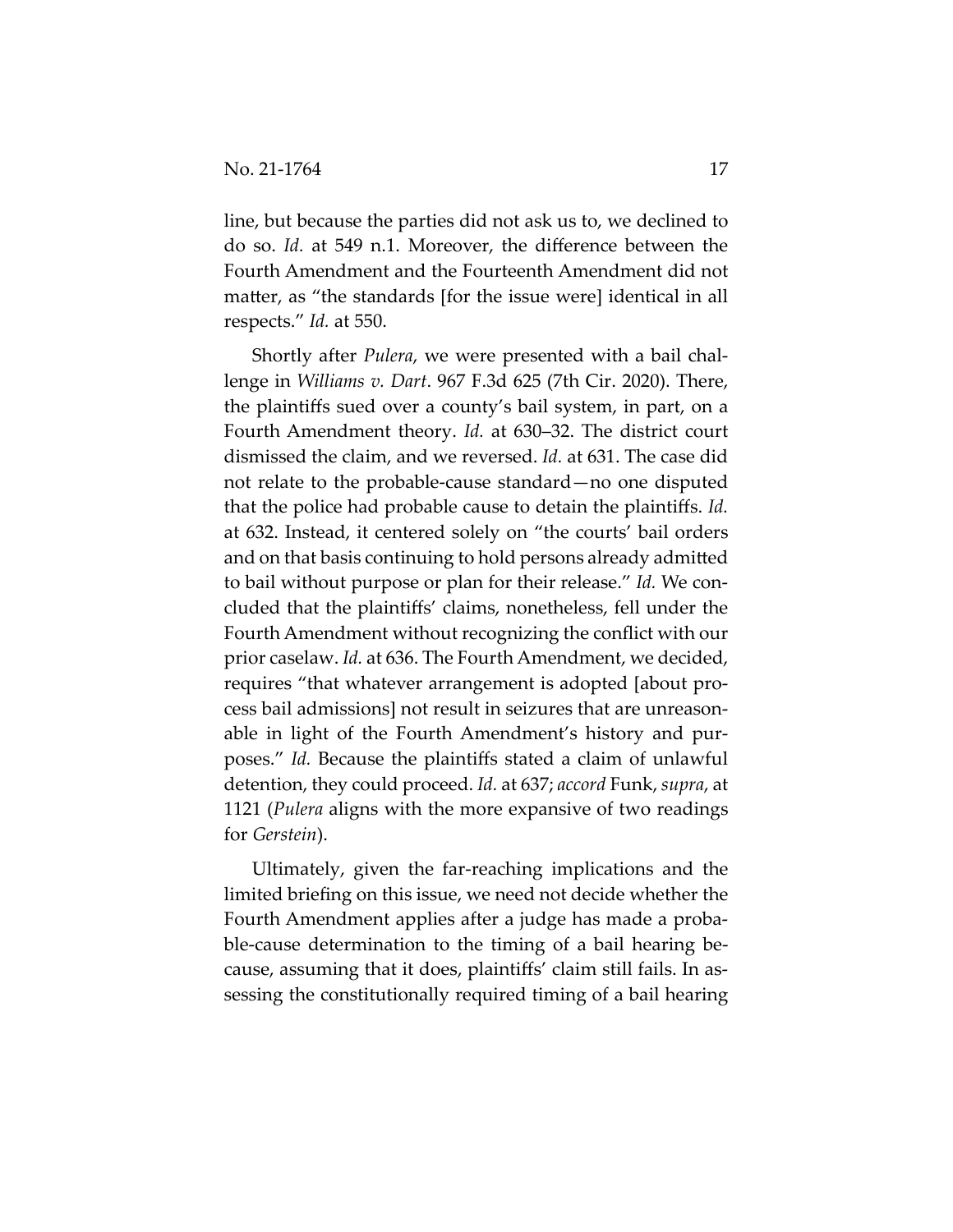under the Fourth Amendment, we consider the traditional interpretive tools: text, history, tradition, and guidance from caselaw.

**2.** 

The Fourth Amendment guarantees "[t]he right of the people to be secure in their persons, houses, papers, and effects, against unreasonable searches and seizures … and no Warrants shall issue, but upon probable cause …." U.S. Const. amend. IV. The Amendment's text establishes the procedure for the issuing of a warrant, enshrining a key protection against "rash and unreasonable interferences with privacy and from unfounded charges of crime," *Gerstein*, 420 U.S. at 112, but makes no mention of bail hearings.

Plaintiffs have not provided any evidence from history or tradition to support their argument. *See Atwater v. City of Lago Vista*, 532 U.S. 318, 333 (2001) (recognizing that courts consider history, English decisions, legal treatises and dictionaries, procedure manuals, and the common-law history when interpreting the Fourth Amendment); *see also United States v. Barr*, 960 F.3d 906, 916 (7th Cir. 2020) ("It is not our job to do the legal research that [the parties have] omitted." (quoting *Bretford Mfg., Inc. v. Smith Sys. Mfg. Corp.*, 419 F.3d 576, 581 (7th Cir. 2005))). The historical evidence, based on our own review, offers little guidance on when bail hearings were typically held, and nothing suggests that a suspect had a right to a bail hearing within forty-eight hours.

Bail can be traced back to the early Middle Ages, originating from the Anglo-Saxon system of resolving grievances. June Carbone, *Seeing Through the Emperor's New Clothes: Rediscovery of Basic Principles in the Administration of Bail*, 34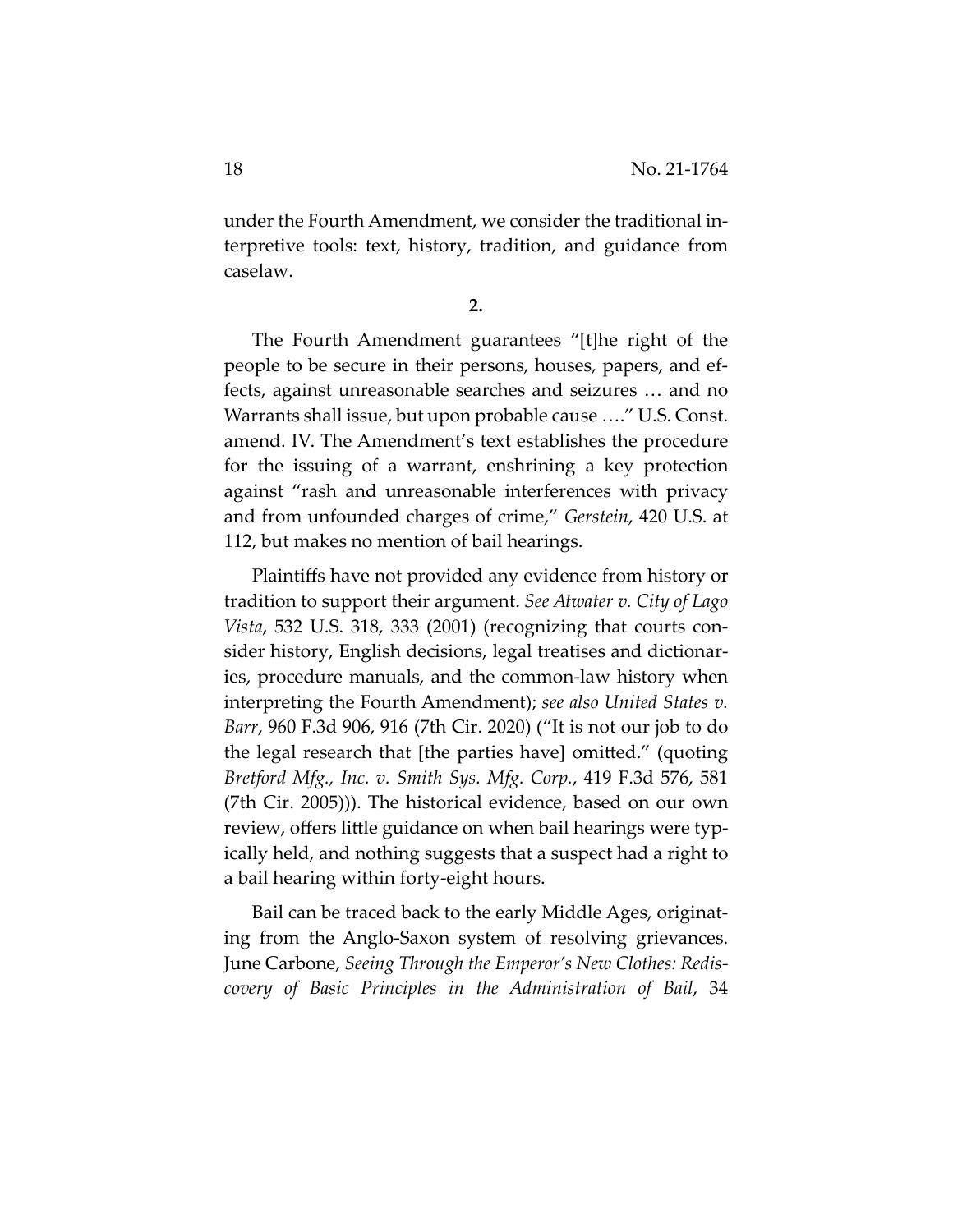Syracuse L. Rev. 517, 519–20 (1983). The Magna Carta promised that "[n]o freeman shall be taken or imprisoned … except by the lawful judgment of his peers or by the law of the land," 1215, 17 John c. 39 (Eng.) *translated in* James Clarke Holt, *Magna Carta* 461 (2d ed. 1992), and the later Statute of Westminster allowed some individuals to be released on "sufficient Surety," 1275, 3 Edw. C.15 (Eng.). By the end of the seventeenth century in England, Parliament created an effective system that both entitled the defendant to be released on bail for certain offenses and protected against excessive bail, the latter a right established by the English Bill of Rights (1689), but never guaranteed a suspect a right to a hearing within forty-eighty hours. Caleb Foote, *Coming Constitutional Crisis in Bail: I*, 113 U. Pa. L. Rev. 959, 968 (1965). In fact, England's Habeas Corpus Act of 1679, enacted to address "great delays" in the bail system, required that a petitioner be "ascertained by the judge or court" only within "three days," sometimes longer if the person resided a certain distance away. 31 Car. 2 c. 2 (Eng. & Wales).

The colonies largely adopted the English bail system without requiring hearings within a certain timeframe. *See* William F. Duker, *The Right to Bail: A Historical Inquiry*, 42 Alb. L. Rev. 33, 79 (1977). Connecticut, Delaware, Georgia, Maryland, and Rhode Island simply provided "the same liberties and immunities as if they had been born within the realm of England." *Id.* at 81. And the colonial bail systems continued, often without change, after the American Revolution. *Id.* The First Congress omitted an explicit right to bail from the Bill of Rights, only prohibiting excessive bail. U.S. Const. amend. VIII; *United States v. Salerno*, 481 U.S. 739, 752 (1987) ("The Eighth Amendment addresses pretrial release by providing merely that '[e]xcessive bail shall not be required.' This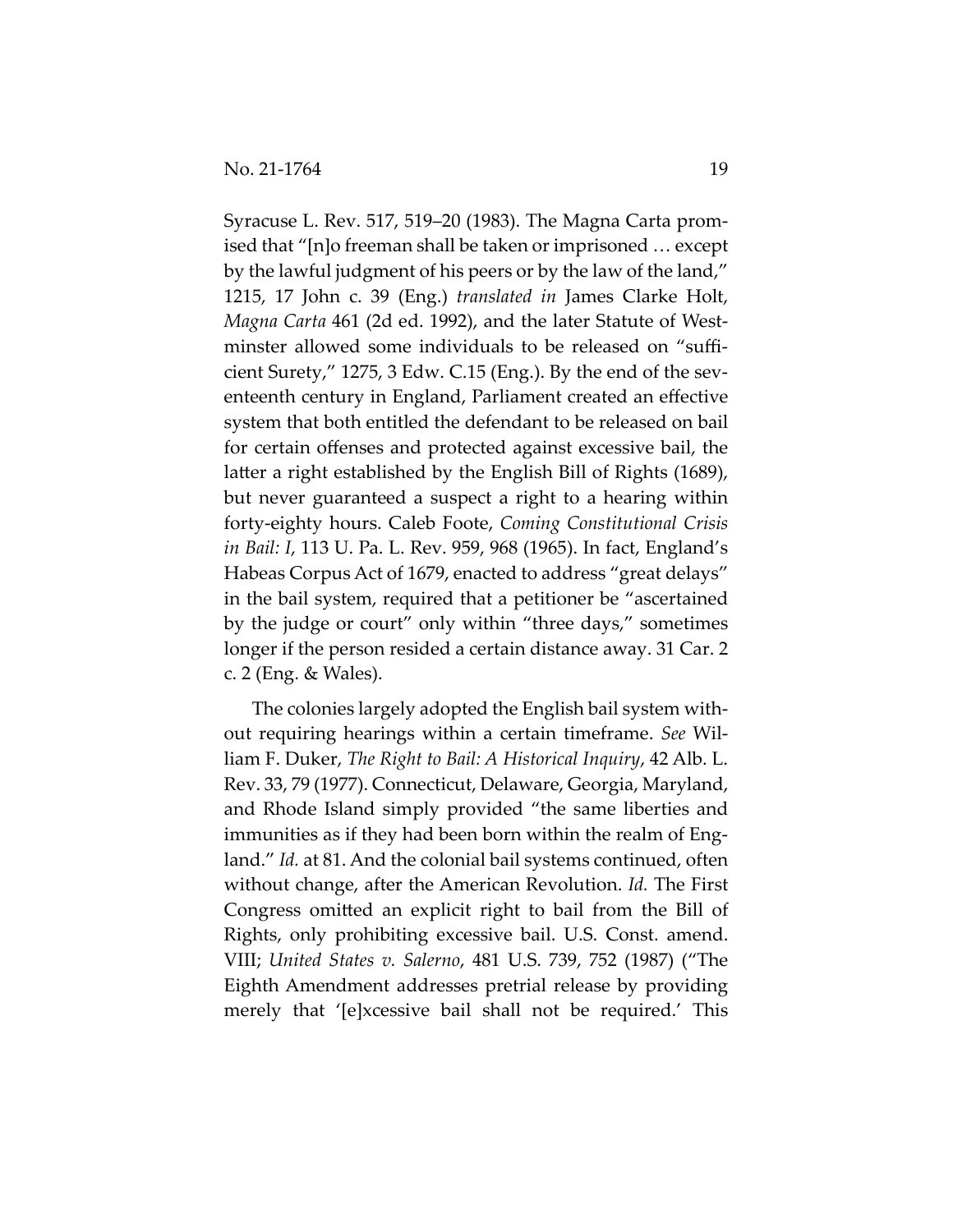Clause, of course, says nothing about whether bail shall be available at all."). The Judiciary Act of 1789, much like earlier English and colonial laws, established a right to bail in noncapital criminal cases without detailing a bail hearing's procedure. Foote, *supra*, at 971.

At common law, shortly after arrest, a suspect was brought before a justice of the peace, who would "examine" the prisoners "to determine whether there was reason to believe the prisoner had committed a crime." *Gerstein*, 420 U.S. at 114–15. If support existed for the arrest, the justice would either jail the person or release him on bail pending trial. *Id.* The Framers incorporated this model into the Bill of Rights, and the practice continued after the Fourteenth Amendment was ratified. *Id.* at 115–16. But this procedure ensured that a suspect would not be detained without a judicial determination of probable cause, a bedrock principle of the Fourth Amendment. This "examination" did not require that a bail hearing also be held with a probable-cause determination.

Pretrial detention, the Supreme Court has explained, requires balancing different interests.[5](#page-19-0) *McLaughlin*, 500 U.S. at 53; *see also United States v. Cole*, 21 F.4th 421, 427 (7th Cir. 2021) (en banc) ("Time and again, the Supreme Court has held that 'the ultimate touchstone of the Fourth Amendment is reasonableness.'" (quoting *Lange v. California*, 141 S. Ct. 2011, 2017 (2021))). "The consequences of prolonged detention may be more serious than the interference occasioned by arrest.

<span id="page-19-0"></span><sup>5</sup> Although we decline to extend *McLaughlin*'s forty-eight-hour rule for probable-cause determinations to bail hearings, we believe that the general considerations articulated by the Supreme Court in *Gerstein* and *McLaughlin* are germane to our inquiry, just with diminished force.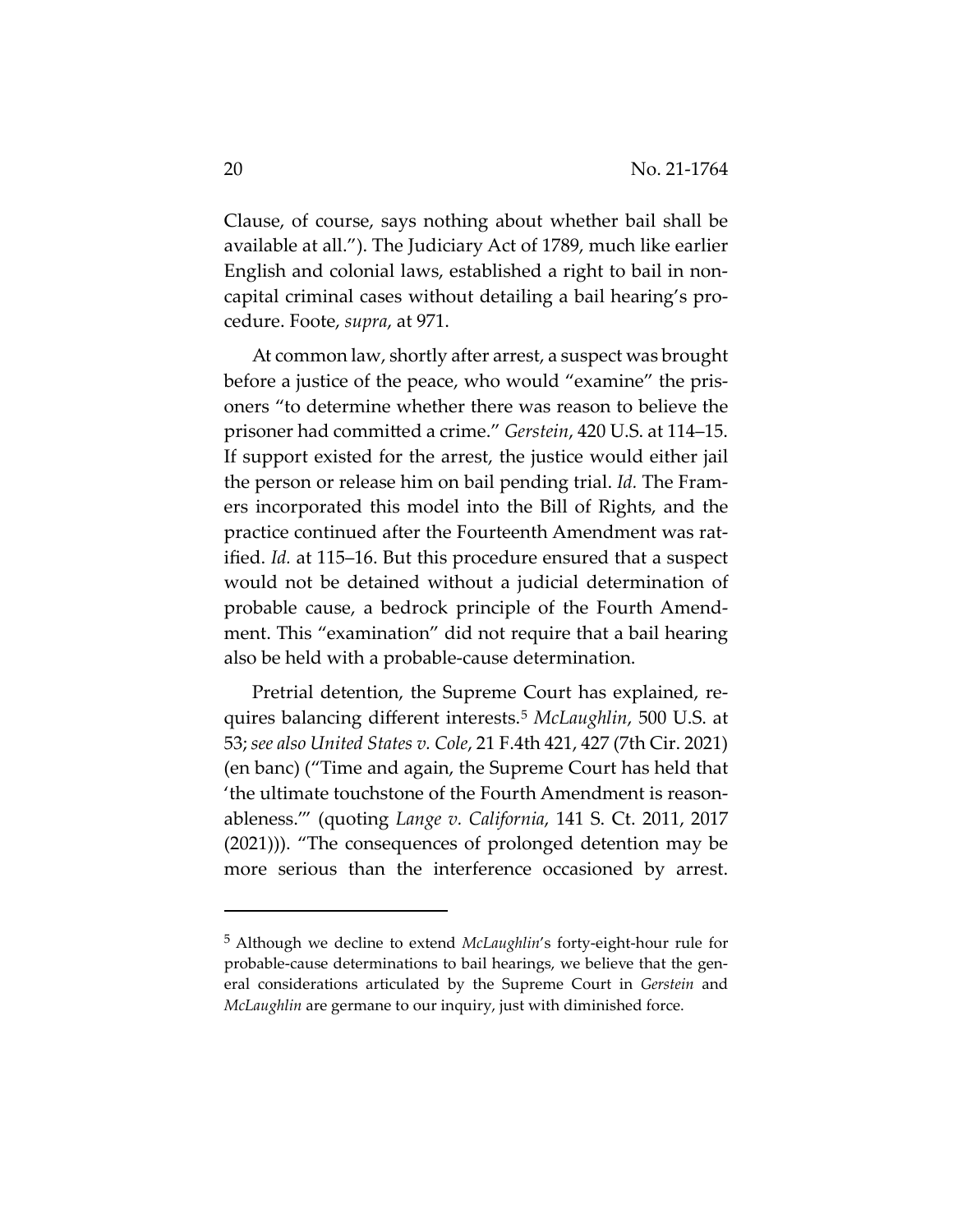Pretrial confinement may imperil the suspect's job, interrupt his source of income, and impair his family relationships." *Gerstein*, 420 U.S. at 114; *see generally* Crystal S. Yang, *Toward an Optimal Bail System*, 92 N.Y.U. L. Rev. 1399 (2017). Lost earnings for a detained defendant can total tens of thousands of dollars over a lifetime. Yang, *supra*, at 1424. Someone detained for only three days is seven times more likely to experience employment disruption. Alexander M. Holsinger & Kristi Holsinger, *Analyzing Bond Supervision Survey Data: The Effects of Pretrial Detention on Self-Reported Outcomes*, 82 Fed. Probation 39, 43 (2018). Children might go without parental figures, and jails expose innocent or low-danger people to injury through contact with other inmates, guards, and natural hazards. *See* John J. Gibbons & Nicholas de B. Katzenbach, *Confronting Confinement: A Report of the Commission on Safety and Abuse in America's Prisons*, 22 Wash. U. J.L. & Pol'y 385, 402–03 (2006). The effects of a bail hearing often last: pretrial detainees carry the stigma of a criminal conviction, and pretrial detention may increase the chance of conviction and incarceration. Yang, *supra*, at 1419, 1423.

At the same time, the "demands of federalism" afford states "flexibility and experimentation." *McLaughlin*, 500 U.S. at 53 (quoting *Gerstein*, 420 U.S. at 123). States must manage a large volume of bail hearings with limited resources. Requiring hearings to be held on weekends would force governments to raise revenue, expend money, and hire additional personnel. Before releasing someone on bail, a judge must assess a suspect's dangerousness and risk of flight, information that the government might not have readily available. *See, e.g.*, 18 U.S.C. § 3142(e)(1). The state has an interest in preventing pretrial flight and potential crime. *See* Yang, *supra*, at 1429–33. Between 1990 and 2004, a bench warrant was issued for failure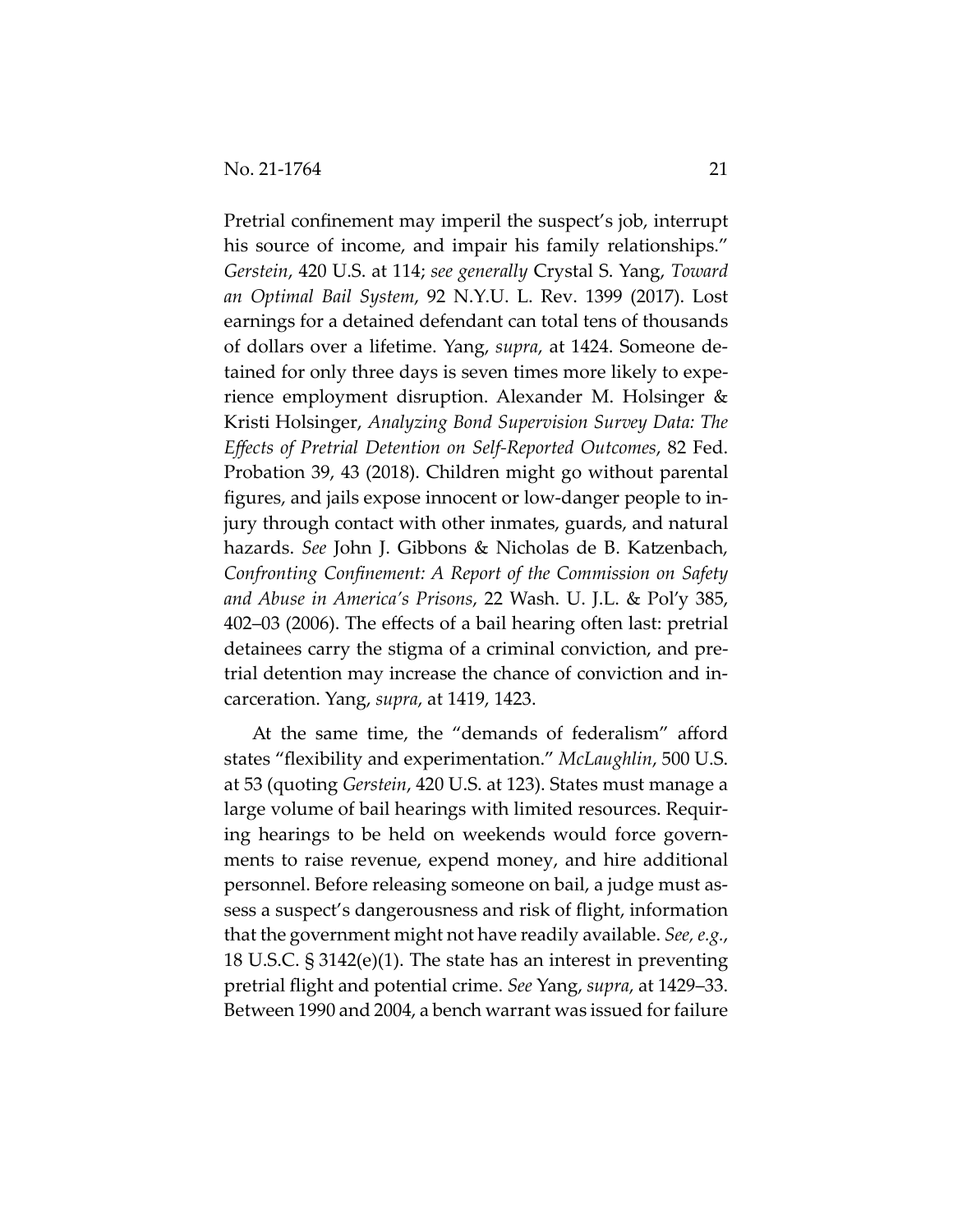to appear in court for almost one in four felony defendants. Thomas H. Cohen & Brian A. Reaves, *Bureau of Justice Statistics, Pretrial Release of Felony Defendants in State Courts* 7  $(2007)$ .<sup>[6](#page-21-0)</sup> One comprehensive study surveying state-court data determined that "initial pretrial release leads to substantial increases in failing to appear for required court appearances." Will Dobbie, *et al.*, *The Effects of Pretrial Detention on Conviction, Future Crime, and Employment: Evidence from Randomly Assigned Judges*, 108 Am. Econ. Rev. 201, 226 (2018). "[P]retrial release increases the probability of failing to appear in court by 15.6 percentage points …." *Id.* at 203. Rushing the initial bail determination, therefore, may endanger later prosecutorial success.

Plaintiffs argue that the absence of a bail hearing within forty-eight hours unfairly harms the innocent. Unlike probable-cause determinations, however, after forty-eight hours, bail-eligible detainees have already had a neutral judge determine whether the "facts and circumstances … warrant a prudent man in believing that the (suspect) has committed" an offense. *Gerstein*, 420 U.S. at 111–12 (quoting *Beck v. Ohio*, 379 U.S. 89, 91 (1964)).

Mandating a bail hearing within forty-eight hours would also cast doubt on the constitutionality of the Bail Reform Act of 1984. Section 3142(f) provides that a bail hearing "shall be held immediately upon the person's first appearance before the judicial officer unless that person, or the attorney for the

<span id="page-21-0"></span><sup>6</sup> "Overall, 28% of the defendants who failed to appear in court and had a bench warrant issued for their arrest were still fugitives at the end of a 1 year study period. This was 6% of all defendants released pretrial …." *Id.* at 8.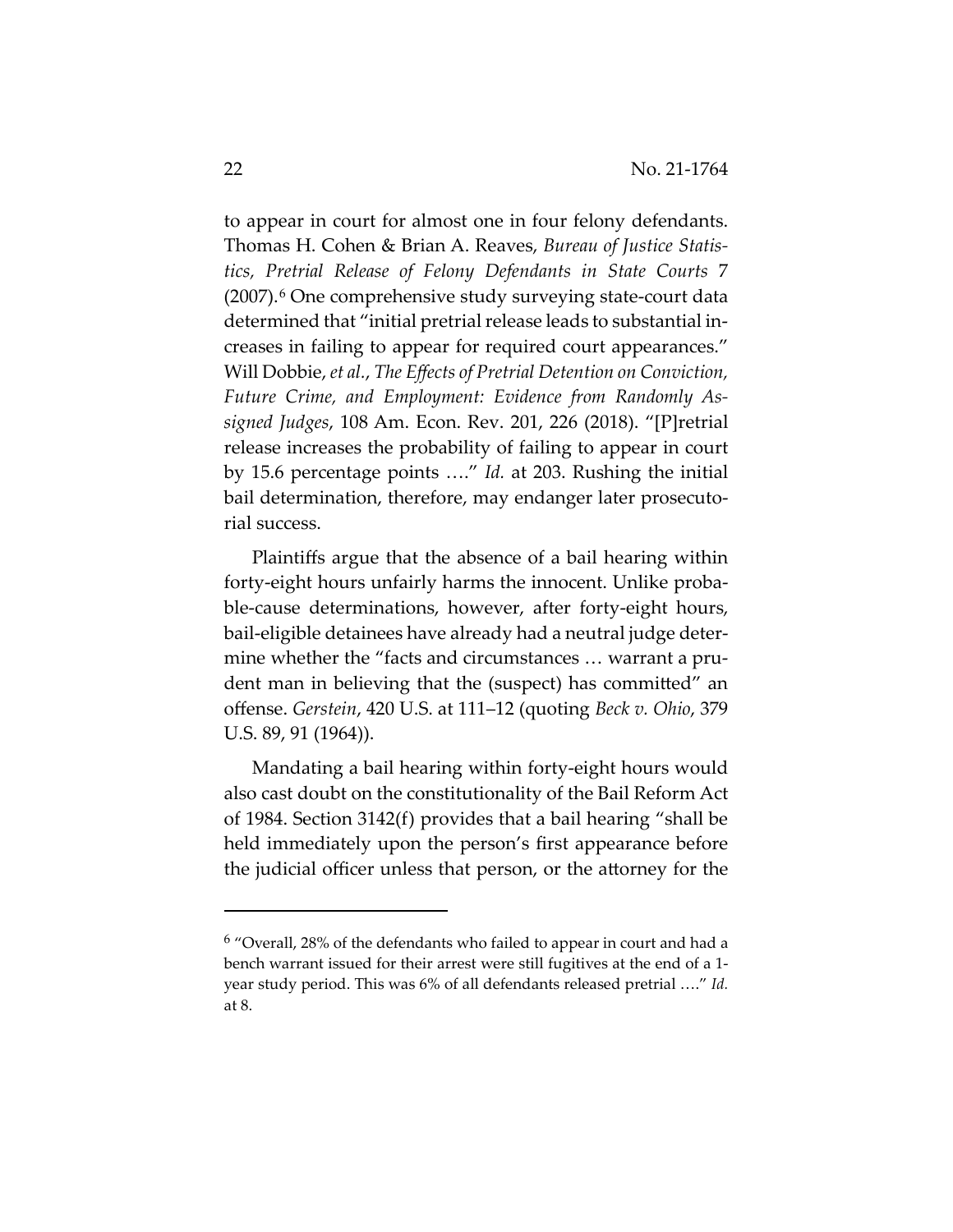Government" seeks a continuance. A government attorney can seek a continuance for "three days (not including any intermediate Saturday, Sunday, or legal holiday)," and a defense attorney can request a continuance for "five days (not including any intermediate Saturday, Sunday, or legal holiday)." 18 U.S.C. § 3142(f). Plaintiffs claim that, in contrast to federal law, Winnebago County's bail system permits "delay for delay's sake." But the Bail Reform Act does not require that the government justify the delay—it could be "delay for delay's sake." An attorney can ask for the continuance for any reason.

Moreover, several states do not provide bail hearings within forty-eight hours. *See, e.g.*, Ariz. R. Crim. P. 7.2(b)(4)(B) ("[T]he [bail] hearing must be held as soon as practicable, but no later than 7 days after the initial appearance unless the detained defendant moves for a continuance or the court finds that extraordinary circumstances exist and delay is indispensable to the interests of justice."); Ga. Code Ann. § 17-4-26 (2021) ("Every law enforcement officer arresting under a warrant shall exercise reasonable diligence in bringing the person arrested before the judicial officer authorized to examine, commit, or receive bail and in any event to present the person arrested before a committing judicial officer within 72 hours after arrest."); La. C. Cr. P. Art. 313(A)(2) (2016) ("If the court orders a contradictory hearing, the hearing shall be held within five days from the date of determination of probable cause, exclusive of weekends and legal holidays."); N.M. R. Crim. P. 5-401(A)(1) ("If a case is initiated in the district court, and the conditions of release have not been set by the magistrate or metropolitan court, the district court shall conduct a hearing … if the defendant remains in custody, three (3) days after the date of arrest if the defendant is being held in the